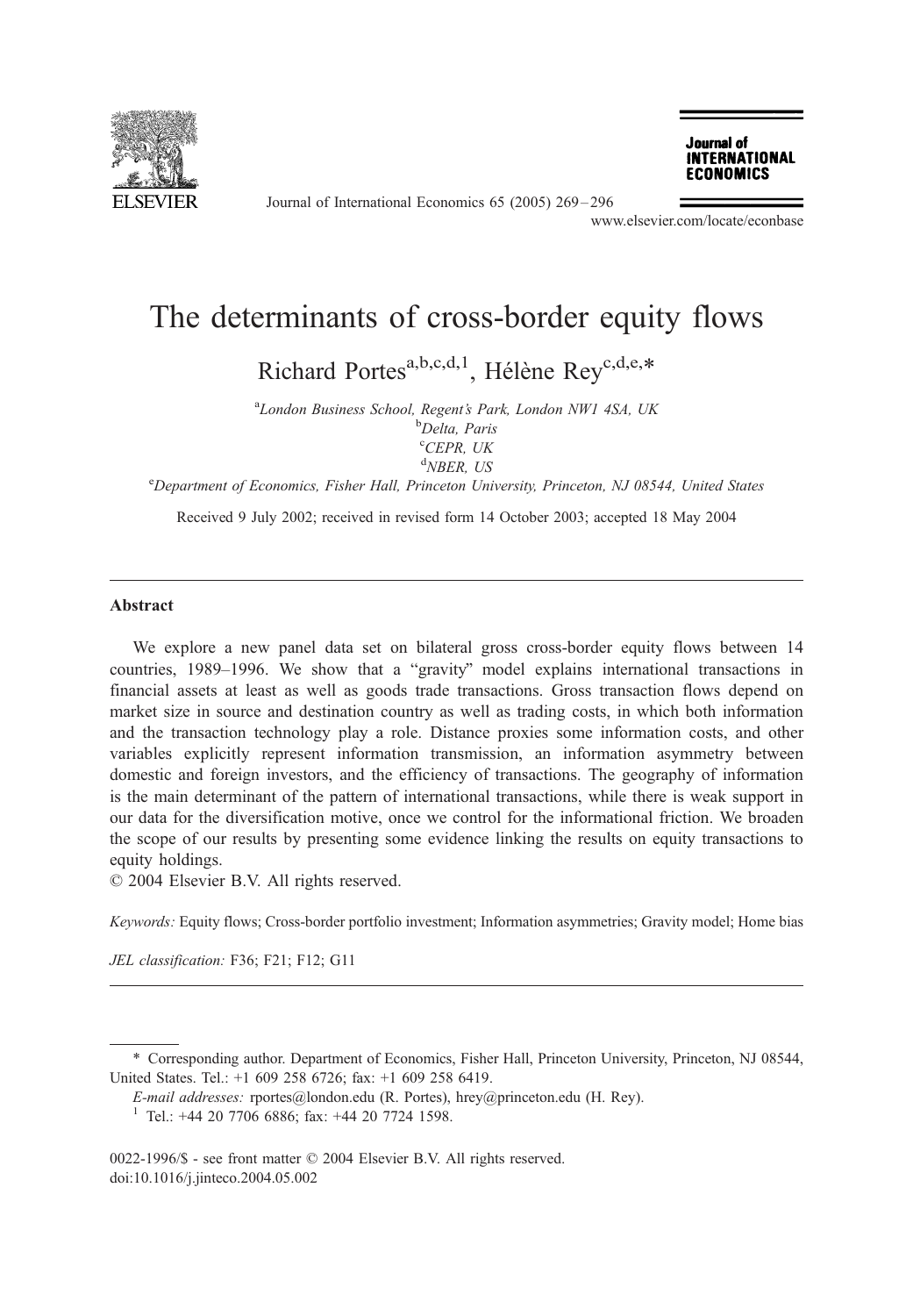# 1. Introduction

There are very few well-established results on the determinants of international trade in assets, especially securities. Such work has been impeded by data problems, and there is little theory behind it. We believe that this paper provides the first evidence of a systematic geographical pattern in the distribution of international portfolio equity transactions.

We now have a set of data on cross-border equity transaction flows. These are exceptional insofar as they give a panel of observations of cross-border purchases and sales of equities. They include all major equity markets (Europe, United States, Asia). They are annual bilateral (source and destination) gross portfolio equity flows, 1989–1996. The data set includes the US, but unlike any other data on asset flows we know of, it also has observations on bilateral country pairs excluding the US. Because of this special feature of the data, we can analyze the determinants of international trade in equities in a general set up, controlling for the special status of the US as the biggest world economy, as one of the main financial centers and as issuer of the main international currency.

We provide new, clear-cut evidence on the determinants of international transactions in equity: we find that a 'gravity model'<sup>2</sup> performs at least as well in explaining asset trade as goods trade. We derive the estimated equation from a simple micro-founded model of asset trade. We capture 70% of the variance of gross cross-border equity transactions with a parsimonious set of variables. We find that market size, efficiency of the transactions technology, and distance are the most important determinants of transaction flows. The very significant negative impact of distance on transactions is at first sight quite surprising and puzzling: unlike goods, assets are 'weightless', and distance cannot proxy transportation costs! Moreover, if investors seek to diversify their portfolios, they may want to buy equities in distant countries whose business cycles have a low or negative correlation with their own country's cycle.<sup>3</sup> If that were so, distance could have a positive effect on asset trade because of the diversification motive.<sup>4</sup> Where does the negative effect of distance come from? The most natural explanation is that informational frictions are positively correlated with distance. Geographical distance is a barrier to interaction among economic agents and, more broadly, to cultural exchange. Cultural affinities are a component of the network effects that influence international economic relations ([Rauch,](#page-26-0) 2001). The hypothesis of informational frictions leads us to examine the effect not only of distance, but also of other variables that might more directly represent information flows.

To address this we use telephone call traffic, the degree of overlap in trading hours and multinational bank branches to account for information transmission, and an index of the

 $2 \text{ A}$  'gravity model' has been the workhorse model for trade in goods since the 1960s. It explains trade flows between countries i and j by the two masses (GDPs) and distance. More elaborate versions include cultural affinities, trade bloc dummies, etc.<br><sup>3</sup> [Frankel and Rose \(1998\)](#page-25-0) show that trade between country pairs is positively related to the correlation of

their business cycles; since trade decreases with distance, business cycle correlation does as well. [Imbs \(1999\)](#page-26-0) provides direct evidence that correlations of business cycles decrease with distance. <sup>4</sup> We investigate the diversification motive in Section 4. Note, however, that our data are for transactions, not

asset holdings, so this argument is valid only if there is a positive relationship between flows and stocks. We do indeed find this to hold (see Section 6).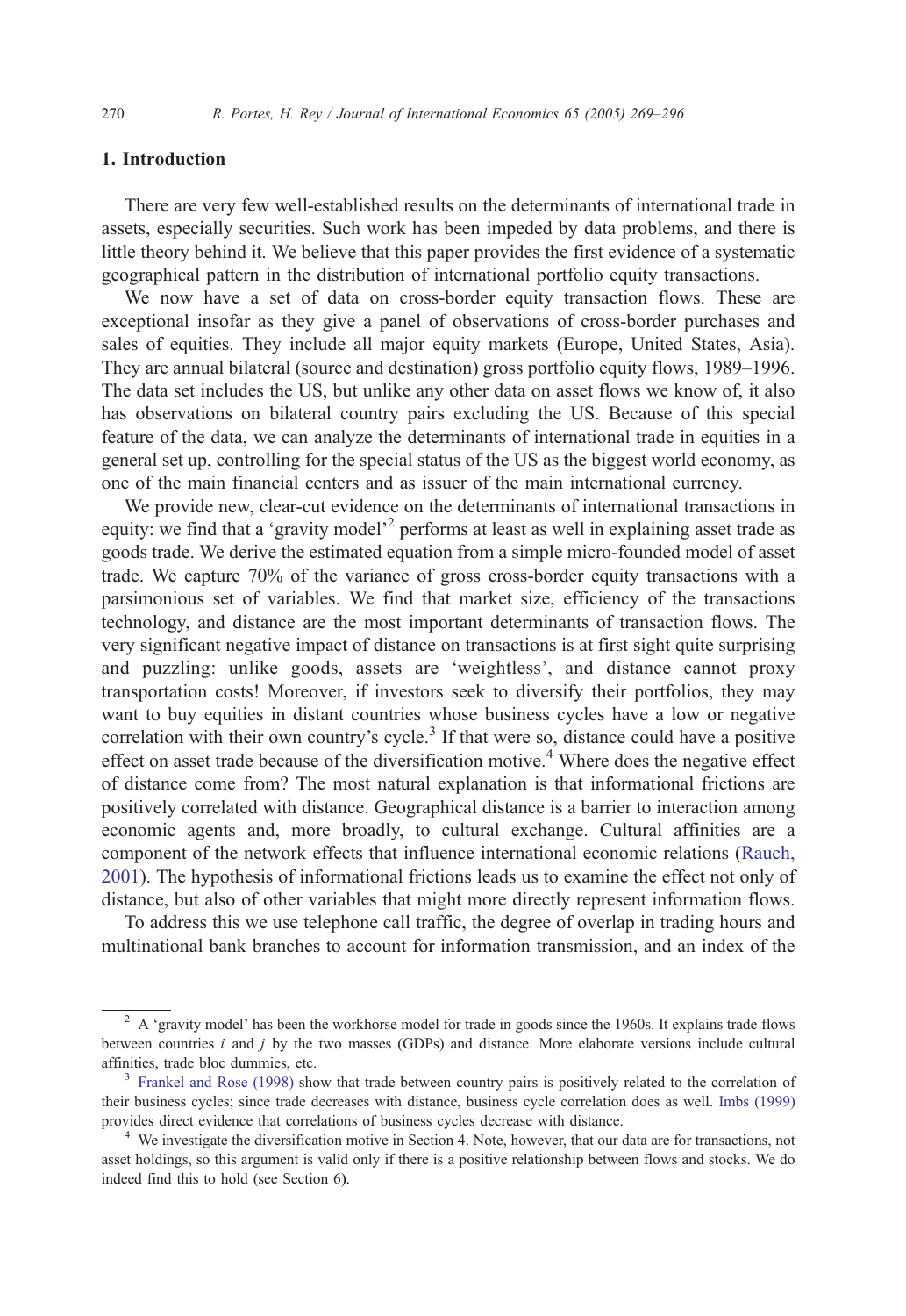degree of insider trading to represent directly the information asymmetries between domestic and foreign investors. Telephone calls and bank branches, both of which are time-varying variables, are highly significant; the degree of overlap in trading hours also has some explanatory power in most specifications. Insider trading, for which we have data for only 5 years, has a negative but less well-determined effect on portfolio investment flows.<sup>5</sup> These results are robust to a wide range of specification tests and experiments with dummy variables. In our sample, the diversification motive is dominated by the information effect: we find weak support for a diversification motive in international asset transactions only once we control for informational frictions. Overall, the informational friction seems to be the main factor shaping the geographical distribution of international equity transactions.

Our results can therefore be seen as complementary to those of [Coval and Moskowitz](#page-25-0) (1999) and of [Portes et al. \(2001\).](#page-26-0) [Coval and Moskowitz \(1999\)](#page-25-0) show a local bias in the holdings of mutual funds within the US. The authors underline the role of distance as an informational proxy to explain the investment decisions of those funds. They suggest that the same type of geographical bias they uncover in US holdings data may appear internationally and use a calibration method to quantify its effect. [Portes et al. \(2001\)](#page-26-0) use a US-centered data set to focus on the differences between equity, corporate bond and government bond flows. They find that international transactions in government bonds are not influenced by distance. This is likely to be due to the nature of government bond payoffs, less subject to information asymmetries than corporate bonds or equities; and to the use of US government securities as the main central bank reserve asset, given the international currency status of the dollar. They find, however, that transactions in corporate bonds, whose payoffs are more similar to those on equity, are sensitive to informational frictions.

The evidence presented here shows that the geography of information is important for the distribution of international equity flows. International capital markets thus are not so frictionless as is often assumed in discussions of capital mobility and 'globalization'.<sup>6</sup> Our empirical results help to illuminate the character and impact of frictions in international capital markets: the market segmentation appears to be attributable mainly to informational asymmetries or 'familiarity' effects.<sup>7</sup> All this argues for the same type of radical change in theoretical modeling of asset trade that we have seen in the literature on goods trade. It should shift away from models based on factor endowments, comparative advantage and autarky prices (see [Helpman and Razin, 1978; Svensson, 1988; Obstfeld and Rogoff,](#page-26-0) 1996, chapters 1–2 and 5) towards models including differentiated assets, transaction

<sup>&</sup>lt;sup>5</sup> It is also remarkable that our information variables perform very well for a comparable panel of goods trade (Section 5). This suggests to us that the empirical goods trade literature overestimates the importance of transportation costs (proxied by distance) and considerably underestimates the importance of information asymmetries (also proxied by distance).<br><sup>6</sup> This conclusion is consistent with some of the recent literature along the lines of [Feldstein and Horioka](#page-25-0)

<sup>(1980),</sup> as suggested by [Gordon and Bovenberg \(1996\).](#page-25-0)<br><sup>7</sup> Separating out 'familiarity' effects from pure informational symmetries remains a challenge for the

empirical literature. [Coval and Moskowitz \(2001\)](#page-25-0) show however that funds which invest more locally earn substantially higher returns, suggesting that for this class of investors, local investments reflect a true informational advantage.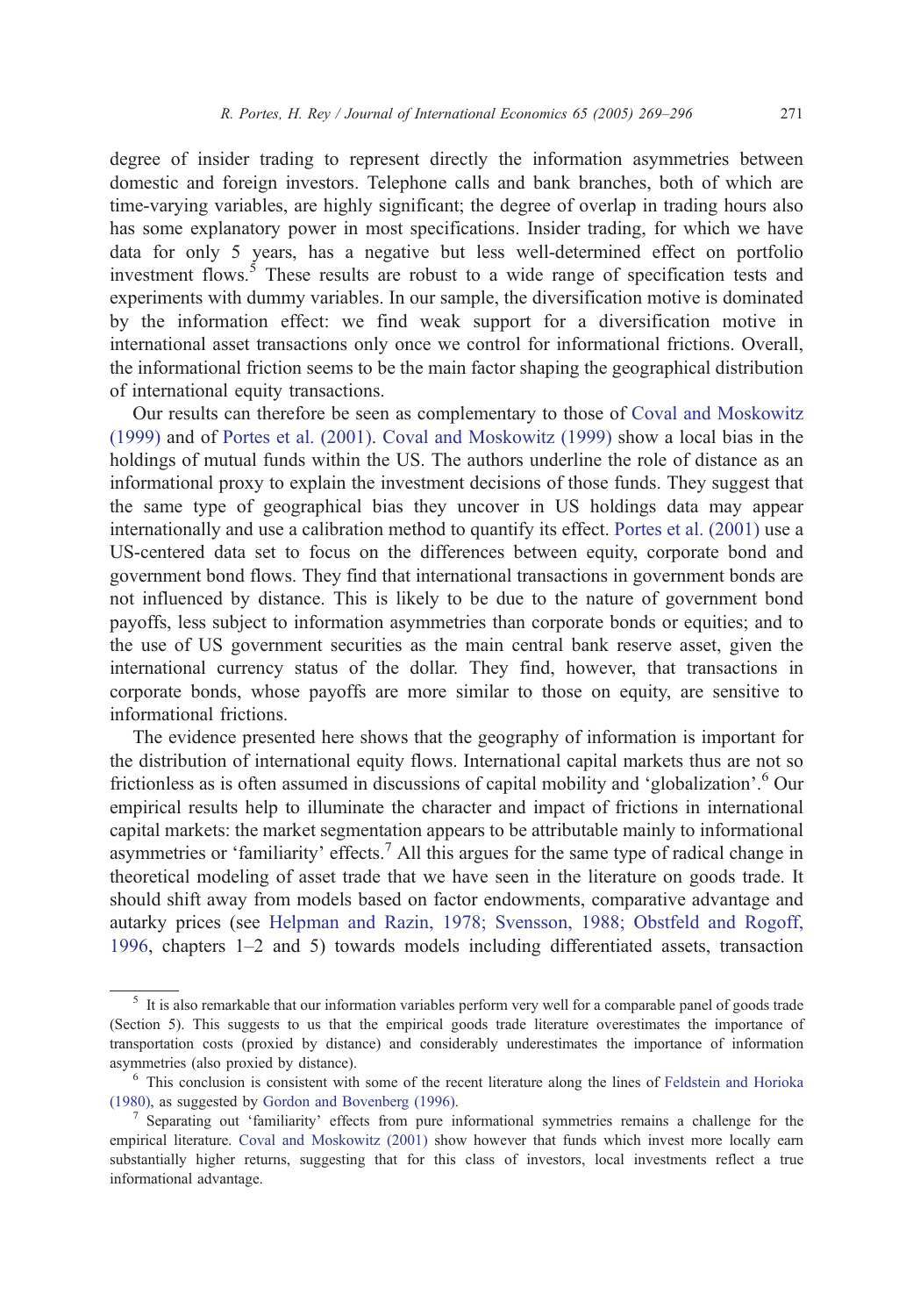costs, information asymmetries and possibly models based on some type of 'familiarity effect' ([Heath and Tversky, 1991; Huberman, 2000\)](#page-26-0). The finance literature has emphasized information asymmetries much more than the asset trade literature, but it has largely focused on portfolio choice and asset pricing, rather than transaction volumes. Yet there are very interesting, important issues here.

First, asset flows have increased greatly in the past two decades, and the equity portfolio flows that we study are a very substantial component of international capital flows. Studying transactions in those securities is interesting (and complementary to studying holdings and net flows), because transactions tell us something about the nature of the frictions economic agents encounter when trading assets and the degree of market segmentation. A better understanding of these frictions may help us to interpret herding behavior and contagion effects as well as the functioning of international capital markets in a broader sense. Indeed, it may help us understand when arbitrage across markets takes place and when it does not. [Bekaert et al. \(2002\)](#page-25-0) show that for emerging markets, the dynamics of returns and net flows is altered depending on whether the countries are relatively open to foreign investment or not. We show here that gross equity flows across developed markets depend on the degree of information transmission.

Second, financial market integration (e.g., in the euro area, as discussed in [Portes and](#page-26-0) Rey, 1998a; Martin and Rey, 2000) will substantially affect asset trade. Improvements in our knowledge about a major dimension of this trade help us to analyze how the various aspects of integration will affect international transactions in securities. Third, the gross transaction flows that we study are associated with the liquidity of the relevant equity markets. Fourth, there is a growing body of literature studying the links between flows and prices (see [Lyons, 2001; Froot et al., 2001; Froot and Ramadorai, 2002; Stulz et al.,](#page-26-0) forthcoming). Understanding the determinants of transactions may therefore be important to explain price effects.<sup>8</sup>

Finally, understanding flows may tell us something about stocks, i.e., about the determinants of portfolio composition. So far, the effort to relate theory to the data has led to an impasse represented by the 'home bias puzzle' ([French and Poterba, 1991; Cooper](#page-25-0) and Kaplanis, 1994; Tesar and Werner, 1995; Lewis, 1999; Lane and Milesi-Ferreti, 2001). There is continuing controversy over whether this home bias is due to transaction costs, informational asymmetries and 'familiarity' effects or other frictions such as trading costs on the goods market ([Obstfeld and Rogoff, 2001\)](#page-26-0). Our analysis and results throw some light on these questions. Theories linking volumes of transactions and holdings are still not well-developed. We find in Section 6, however, with a different (US-centered) data set, that empirically the geographical distribution of holdings and transaction volumes share common characteristics.

Section 2 discusses the existing theoretical and empirical literature and draws some conclusions about how to model equity flows. We take a new direction that brings together insights from the finance literature and the perspective based on international macro-

<sup>&</sup>lt;sup>8</sup> For a recent study of equilibrium flows, exchange rate movements and equity prices, see [Hau and Rey](#page-26-0) (2002).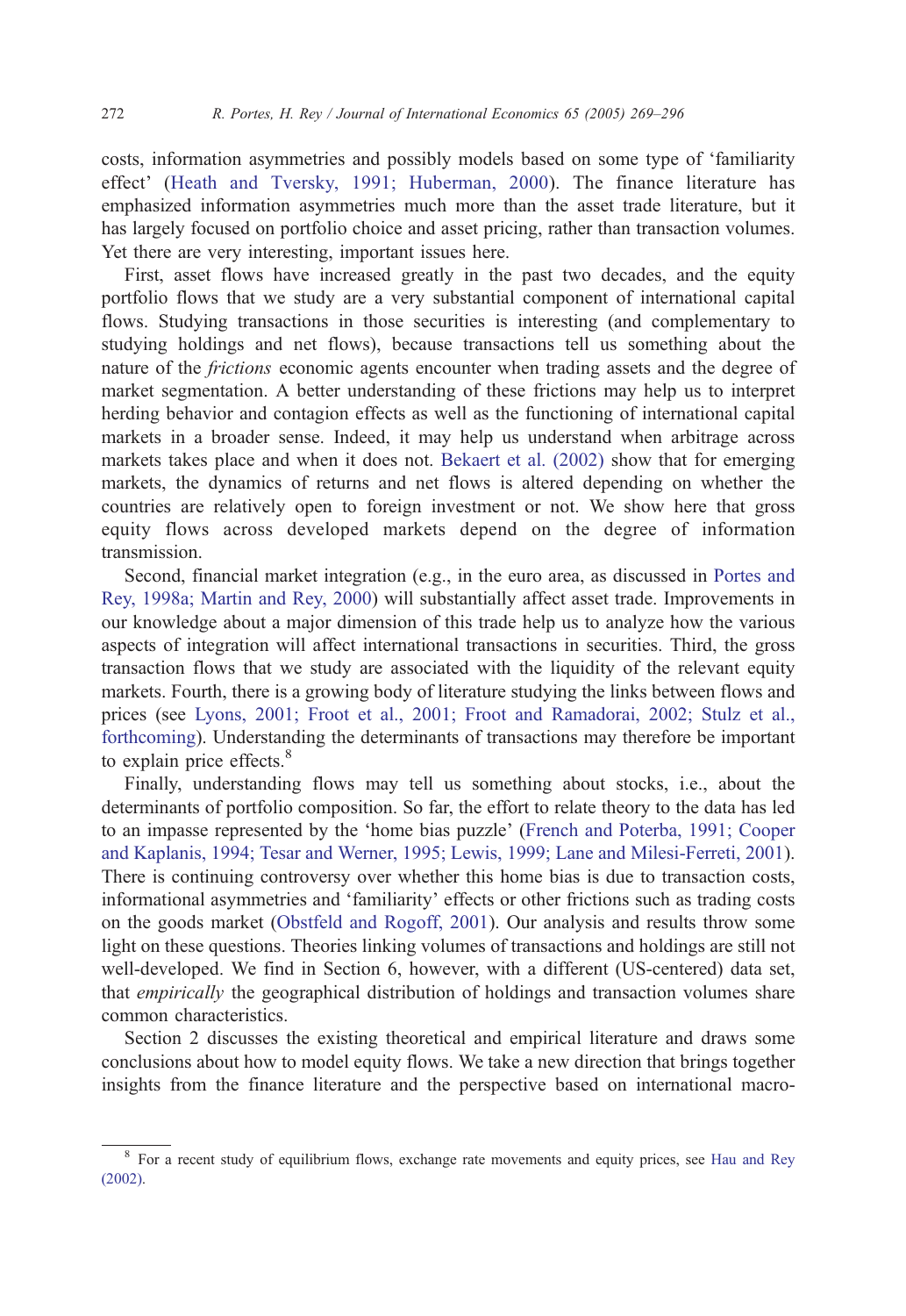economics and trade. We sketch a simple model that leads to our basic estimating equation. In Section 3, we describe our data. Section 4 presents our main results: it examines the determinants of portfolio equity investment flows and points out the important role played by information flows. Section 5 shows that our informational variables enter significantly in a standard 'gravity' equation for goods trade, with a consequent reduction of the effect of distance; and we demonstrate that portfolio equity trade is not just a complement to goods trade. Section 6 presents evidence linking equity holdings and transactions. Section 7 concludes.

# 2. Gross cross-border equity portfolio flows

## 2.1. What do we know?

There is a substantial literature on home bias in asset holdings, but there are very few papers empirically analyzing the determinants of international transactions in assets and their link with informational asymmetries.

[Tesar and Werner \(1995\)](#page-26-0) show that transaction costs are an unlikely explanation for home bias, since one observes turnover at least as high on foreign asset holdings as on domestic ones.<sup>9</sup> [Brennan and Cao \(1997\)](#page-25-0) construct a model in which purchases of foreign equities are an increasing function of the return on the foreign equity market index. A public signal moves investors to revise their priors and hence change their portfolios; the less well informed foreign investors revise the means of their distributions more than do the better informed locals, so price moves simultaneously in the same direction as foreign purchases. The story is appealing, but the empirical evidence is limited: 'our model is able to explain only a small proportion of the variance of international equity portfolio flows'  $(p. 1876)$ .<sup>10</sup> [Froot et al. \(2001\)](#page-25-0) also find a contemporaneous correlation between flows and returns, as well as effects that they interpret as arising from private information (on emerging but not developed country markets).<sup>11</sup>

A very different viewpoint from the international economics literature starts from trade in goods. An argument for a 'gravity' model of equity trade is the empirically observed complementarity between trade and FDI flows. The latter in turn may be related to

<sup>9</sup> For a more recent study on this issue, see [Warnock \(2002\).](#page-27-0)

<sup>&</sup>lt;sup>10</sup> [Brennan and Aranda \(1999\),](#page-25-0) however, obtain stronger results on the returns variable in a study of international flows of debt and equity capital during the Asian crisis. [Tesar \(1999\)](#page-26-0) finds that an 'expected returns' variable performs well in explaining monthly data for US investors' net purchases of equities in 22 foreign countries. [Bohn and Tesar \(1996\)](#page-25-0) had also found a similar result and suggest that foreign investors are at an informational disadvantage.<br><sup>11</sup> [Kim and Wei \(1999\)](#page-26-0) study equity investors' trading behavior before and during the Korean crisis of 1997–

<sup>1998.</sup> Their results on both positive feedback trading and herd behavior are consistent with an informational asymmetry between non-resident and domestic investors. So are the results of [Frankel and Schmukler \(1996\),](#page-25-0) who find that local residents 'led' non-residents in exit behavior during the Mexican crisis of 1994–1995. [Timmermann and Blake \(1999\),](#page-27-0) using a sample of 247 UK pension funds (1991–1997), find that 'explanations based on relatively poorly informed foreign investors appear to be important in explaining the short-run dynamics of portfolio adjustments'.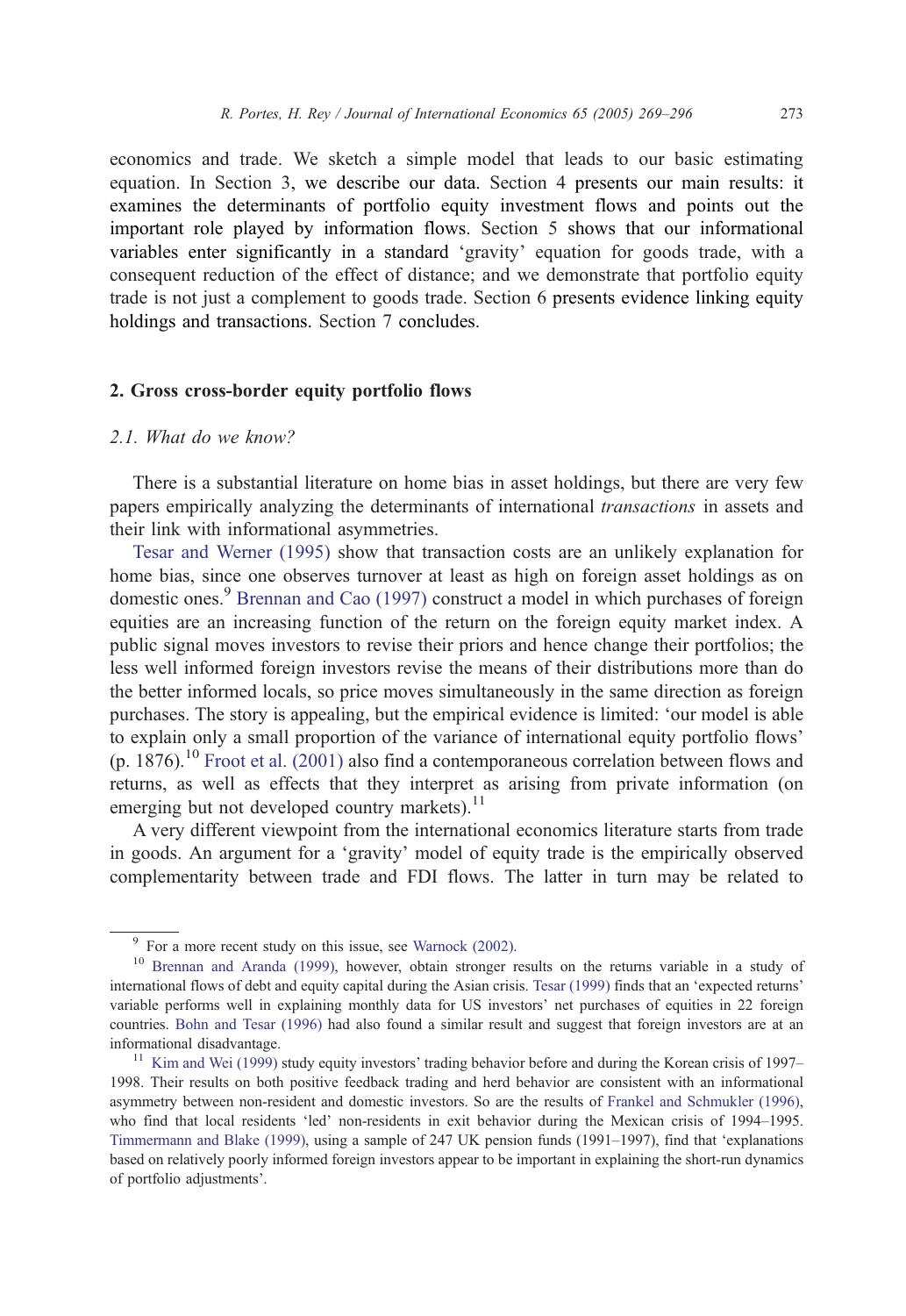portfolio equity flows.<sup>12</sup> There is no theory here, but the argument is suggestive. [Ghosh](#page-25-0) and Wolf (1999), studying asset holdings, make a case along these lines and also appeal to informational asymmetries that increase with distance; they find some empirical support for the hypothesis. de Ménil (1999) finds that a 'gravity' model accounts well for FDI flows among European countries.<sup>13</sup>

## 2.2. Information asymmetries in the literature

The information that is required to evaluate financial assets such as corporate bonds and equities is not straightforward and not equally available to all market participants. What is the relevant information? It includes knowledge of accounting practices, corporate culture, political events, and the structure of asset markets and their institutions.

There is substantial evidence that the information available to market participants differs among them. [Coval and Moskowitz \(2001\)](#page-25-0) show that US mutual funds which bias their investments towards companies whose headquarters are located nearby earn substantial abnormal returns. [Grinblatt and Keloharju \(2001\)](#page-25-0) show that distance is a significant determinant of stockholdings and trades within Finland. [Hau \(2001\)](#page-26-0) shows that foreign traders make significantly less profit than German traders when they transact on the German stock market. He also finds weak evidence that German-speaking traders (in Germany and Switzerland) perform better than their non-German-speaking colleagues. [Pagano et al.](#page-26-0) (1999) and [Ahearne et al. \(2001\)](#page-24-0) underline the importance of the informational barriers constituted by different national accounting standards and practices. [Bekaert \(1995\)](#page-25-0) discusses the importance of 'indirect barriers to investment' for equity flows into emerging markets. These indirect barriers include poor information about those markets and frictions such as inefficient settlement systems, poor accounting standards and poor investor protection. Financial information itself is evidently important: on market liquidity, the identities of other market participants, or the covariances of asset returns. Privately observed order flow may reveal information about liquidity and price pressure (see [Lyons, 2001\)](#page-26-0).

The finance literature has offered numerous explanations for the home bias puzzle, including information asymmetries. From a theoretical perspective, [Gehrig \(1993\)](#page-25-0) and [Kang and Stulz \(1997\)](#page-26-0) derive home bias from asymmetric information between domestic and foreign investors. From an empirical perspective, [French and Poterba \(1991\)](#page-25-0) invoke information asymmetry or some type of "familiarity" effect; [Tesar and Werner \(1995\)](#page-26-0) focus on "language, institutional and regulatory differences and the cost of obtaining information about foreign markets"  $(p. 479)$  and suggest that "geographic proximity seems to be an important ingredient in the international portfolio allocation decision" (p. 485). [Coval and](#page-25-0) Moskowitz (1999) suggest that 'economic distance', as measured by 'air fares or phone rates data for example'  $(p. 22)$  may be the right concept to explain investment biases. [Huberman \(2001\)](#page-26-0) studies the characteristics of shareholders of Regional Bell Operating Companies and finds "compelling evidence that people invest in the familiar while often ignoring the principles of portfolio theory". [Gordon and Bovenberg \(1996\)](#page-25-0) also focus on

<sup>&</sup>lt;sup>12</sup> See Section 5 for a deeper discussion of the links between goods trade and equity trade. [Dvorak \(2000\)](#page-25-0) presents a model with information asymmetries able to generate large gross capital flows and small net flows.<br><sup>13</sup> See also [Buch \(2001\)](#page-25-0) for related evidence concerning bank loans.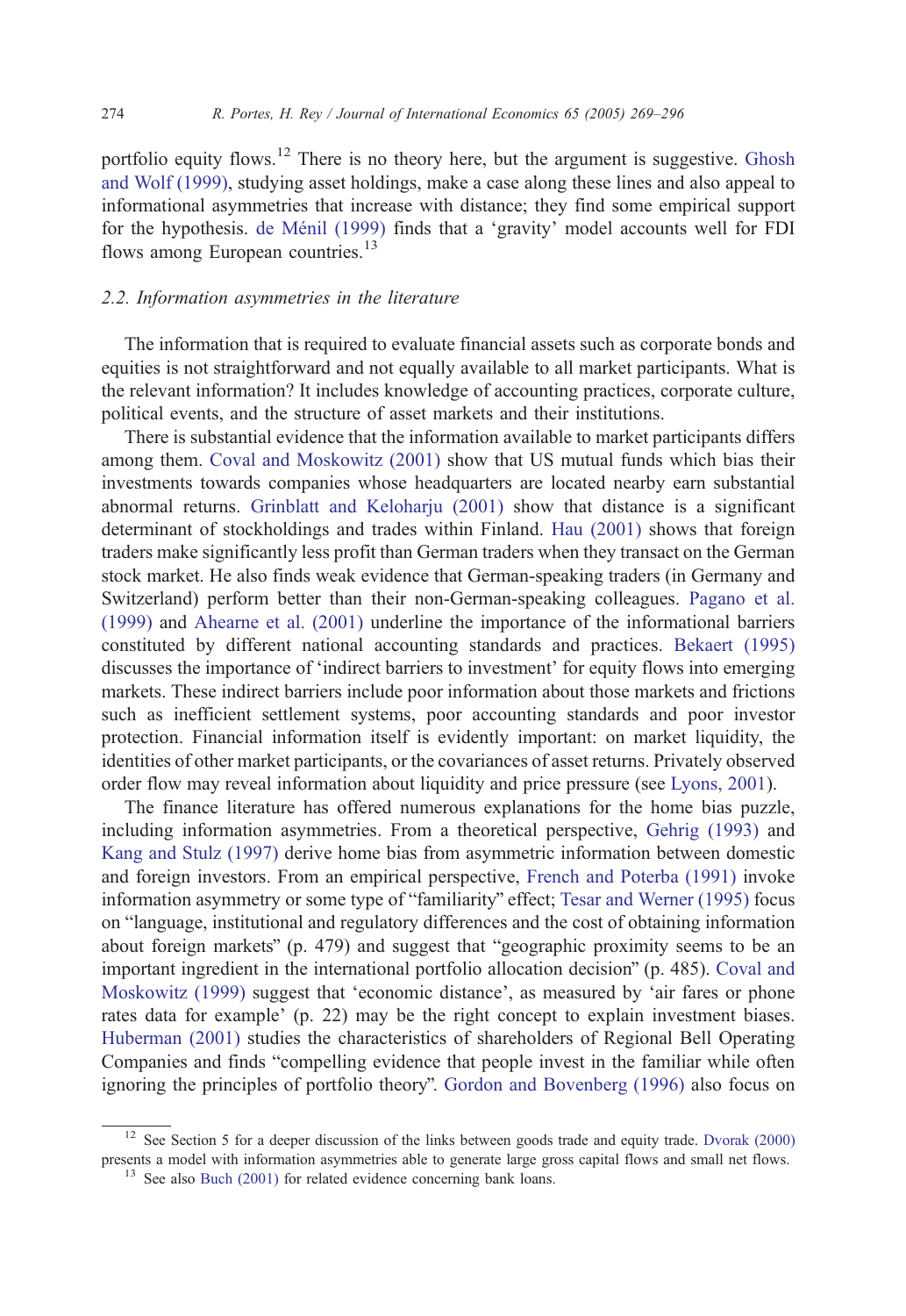asymmetries of information between foreign and domestic investors but develop their model at a macro level, so it yields a relationship across countries between current account deficits and domestic real interest rates. Net flows are related to a returns variable; here, the empirical results give reasonably strong but very indirect support for the informational asymmetry hypothesis.<sup>14</sup>

## 2.3. An empirical model of asset trade

We base our empirical specification on a general equilibrium model with fully optimizing agents and endogenous market capitalization. This comes from [Martin and Rey](#page-26-0)  $(in$  press), who propose a theory of asset trade from which a 'gravity' equation emerges naturally.<sup>15</sup> The three key elements that are required to generate such an equation are:  $(1)$ that assets are imperfect substitutes because they insure against different risks;<sup>16</sup> (2) that cross-border asset trade entails some transaction and/or information costs; (3) that the supply of assets is endogenous. In their framework, risk-averse agents develop an optimal number of Arrow–Debreu projects that correspond to different assets, which are traded on stock exchange markets. Hence, market capitalization in each country is an endogenous variable in the model. Higher aggregate demand from foreign countries implies a higher asset price, which in turn increases the incentives of agents to start new risky projects and list more financial assets. With a bit of rewriting, the log of transactions in equities  $T_{ii}$ (sum of purchases and sales) from country  $i$  to country  $j$  becomes:

$$
\log T_{ij} = k_1 \log(M_i M_j) + k_2 \log(\tau_{ij}) + k_3 \tag{1}
$$

where  $M_i$  and  $M_j$  are measures of the economic masses of country i and country j (here equity market capitalizations),  $\tau_{ij}$  represents the trading cost between countries i and j and  $k_1>0$ ,  $k_2<0$  and  $k_3$  are constants to be estimated.

This equation is very intuitive and is similar to the standard 'gravity' equations derived in the literature of international trade in differentiated goods. When going to the data, we interpret the trading cost as a function of both information cost and the efficiency of the transaction technology. We would expect information costs to be positively correlated with distance: the cost of traveling is higher for longer distances, cultural differences are likely to be stronger, business links weaker. Hence, we capture the informational dimension first by using distance, second by using explicit variables for information transmission (telephone calls, number of bank branch subsidiaries, degree of overlap in trading hours) and a variable measuring directly the degree of asymmetry between domestic and foreign investors (an index of insider trading). As far as the transaction technology is concerned, we have an

<sup>&</sup>lt;sup>14</sup> [Razin et al. \(1998\)](#page-26-0) accept the Bovenberg–Gordon model for foreign portfolio equity investment and the justification in terms of informational asymmetry between foreign and domestic investors.<br><sup>15</sup> See also [Martin and Rey \(2000\)](#page-26-0) for an application of the model to the issue of regional financial integration

and location of financial centers. The model briefly sketched here is a simple static model. Transactions in and holdings of foreign assets coincide. We are fully aware of this limitation. But building dynamic theoretical models able to replicate the transaction volumes observed in financial asset data is still one of the major challenges of the finance literature and is certainly beyond the scope of this paper.

<sup>&</sup>lt;sup>16</sup> This view is strongly supported by the empirical results of [Shleifer \(1986\)](#page-26-0) and [Wurgler and Zhuravskaya](#page-27-0) (2000), for example, who find that the elasticity of demand for stocks without close substitutes is relatively small.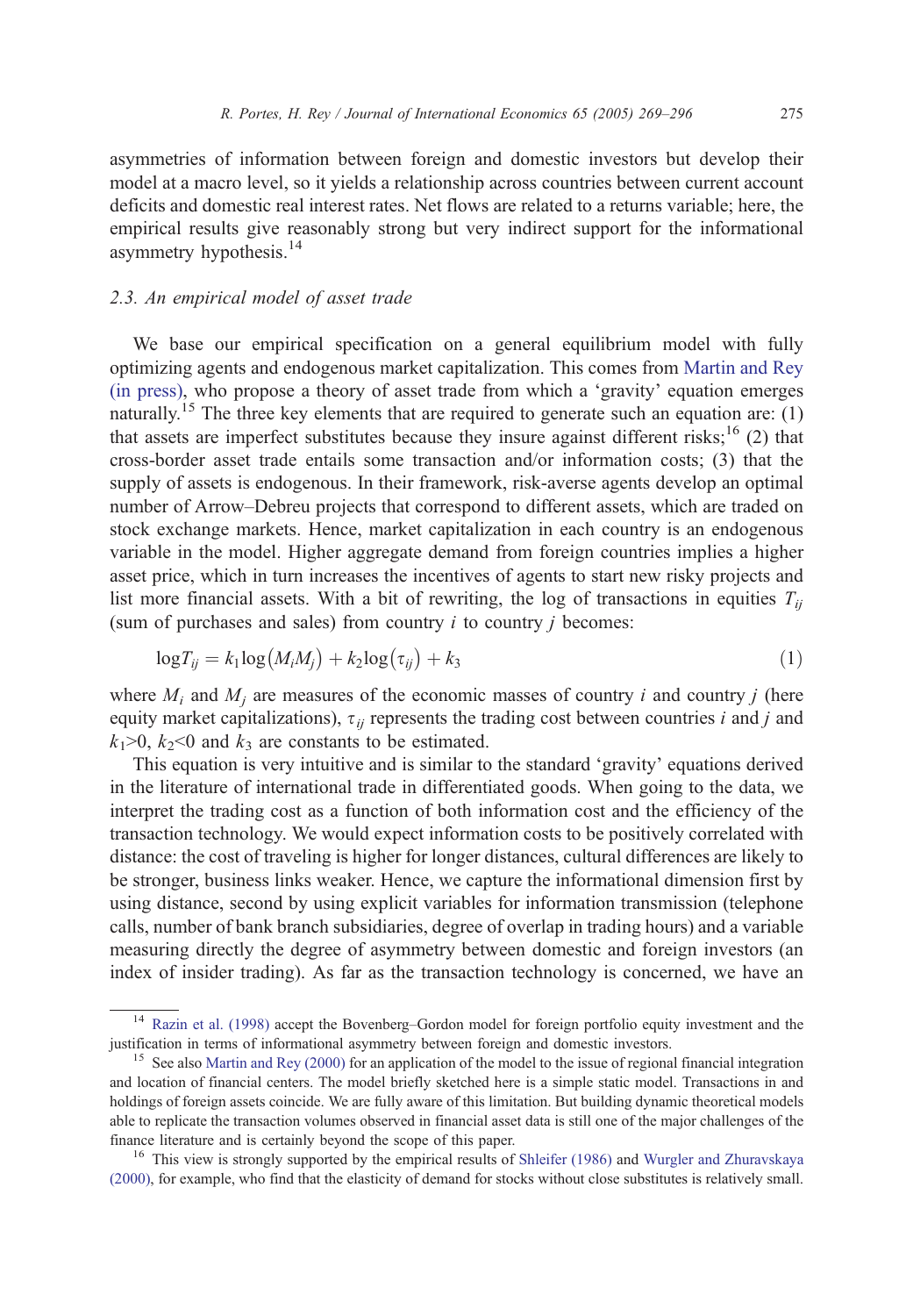index of sophistication of financial markets, some direct measures of transaction costs and indices of financial market development such as private credit over GDP.

To summarize, the basic estimating equation arising out of this analysis takes the following form:

$$
log(T_{ij,t}) = \alpha_1 log(mktcap_{i,t}) + \alpha_2 log(mktcap_{j,t}) + \alpha_3 log(distance_{ij}) + \alpha_4 information variables + \alpha_5 transmission technology variables + time dummies + constant + \varepsilon_{ij,t}
$$
\n(2)

The theory suggests that  $\alpha_1 = \alpha_2 = 1$ ,  $\alpha_3 < 0$  and  $\alpha_4 > 0$ ,  $\alpha_5 > 0$  so that the equation can be estimated in a normalized form:

$$
log(T_{ij,t}/(mktcap_{i,t} \times mktcap_{j,t}))
$$
  
=  $\beta_1 log(distance_{ij}) + \beta_2$  information variables  
+  $\beta_3$  transaction technology variables + time dummies + constant +  $v_{ij,t}$  (3)

with  $\beta_1<0$ ,  $\beta_2>0$  and  $\beta_3>0$ .

Subsequently, we will add to the above specification variables representing the covariances between returns of country equity markets (we also experiment with covariance of consumption with stock market return and correlations between returns and between GDP growth rates). We also allow for a 'return-chasing' motive with a variable measuring the return on equity investment in the destination country. We check for robustness by detrending and experimenting with various normalizations, dummies and other control variables common in the goods trade literature (trading blocs, language, exchange rate volatility, main financial center dummies, country-specific dummies). We add time dummies to control for aggregate shocks such as a world business cycle, movements in the world rate of interest, or global capital market shocks. We will see that the simple specification presented above captures most of the variance in the data. We also check for robustness by splitting the sample and using various estimation techniques. All the results and robustness checks are presented in Section 4 and the accompanying tables.

# 3. Data

The equity transactions flow data we use in Section 4 come from Cross-Border Capital (London).<sup>17</sup> There are 8 years of the panel, 1989–1996. These are annual data, whereas Brennan–Cao use quarterly data, while Froot et al. have daily data. The former, however, are restricted to US bilateral transactions with 4 developed and 16 emerging market countries. The latter use a subset of aggregate (not bilateral) flows into and out of 46 countries. Our data are *bilateral flows*, so the set of 14 source (country  $i$ ) and destination

<sup>&</sup>lt;sup>17</sup> Summary statistics from this data base (which was initiated by Michael Howell and Angela Cozzini a decade ago at Baring Securities) appear in [Lewis \(1999\)](#page-26-0) and [Tesar and Werner \(1995\).](#page-26-0) More detailed information on these data can be found in Appendix A. For the US, the Cross Border Capital data are virtually the same as the US Treasury TIC data, at [http://www.ustreas.gov/tic/index.htm.](http://www.ustreas.gov/tic/index.htm)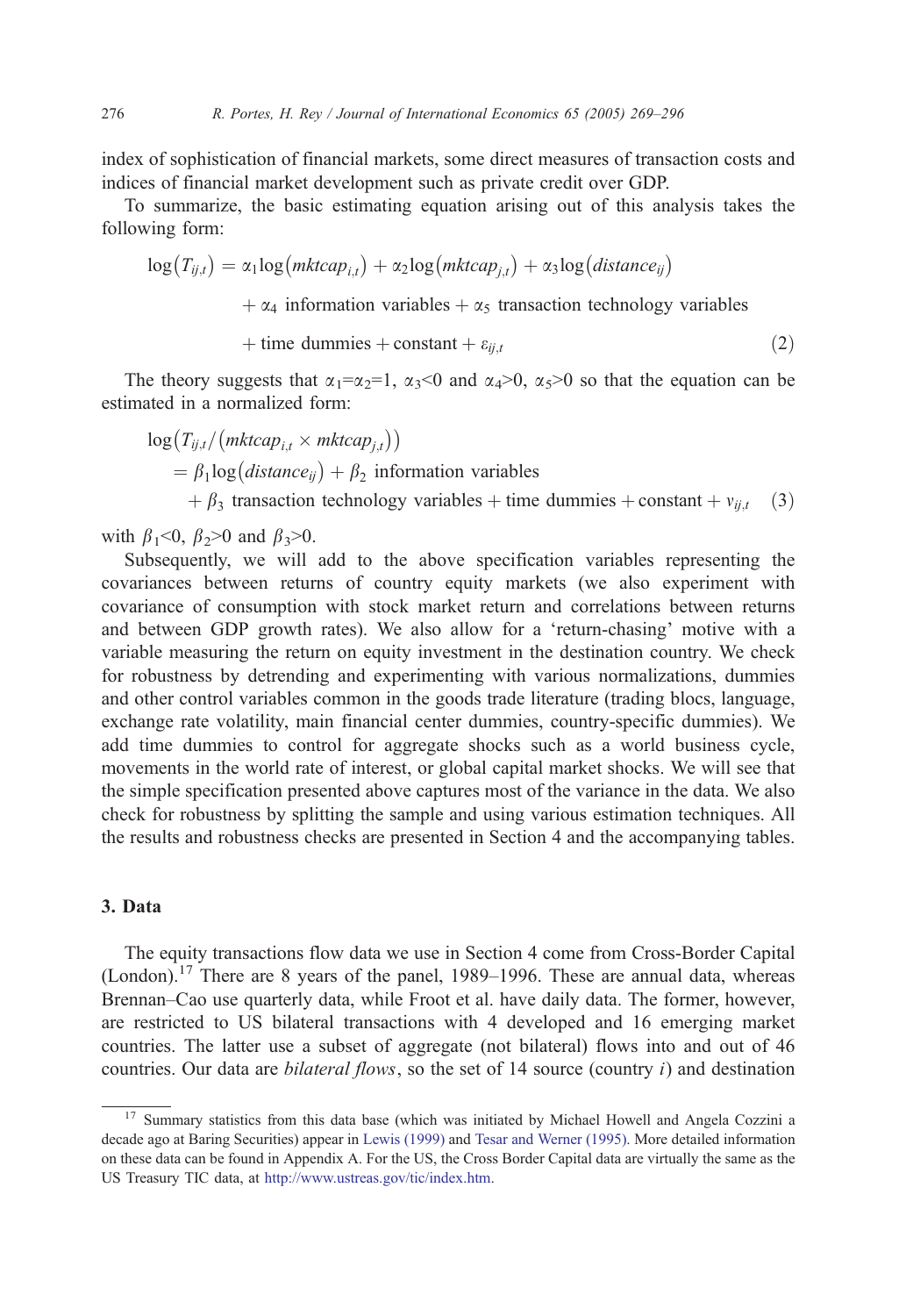(country *j*) countries is identical, and we have a total of 1456 observations  $(8\times13\times14)$ . The cross-sectional dimension is the most important in our panel. These are transactions data: they record purchases (purchas<sub>ii</sub>) and sales (sal<sub>ii</sub>) by residents of country i (source) in the portfolio equity markets of country  $j$  (destination). The transaction variable we use in most of our specifications is the sum of purchases and sales, equity<sub>ij</sub>. The countries are: North America: United States, Canada (dummy variable, NorthAm); East Asia: Japan, Hong Kong, Singapore (dummy variable, EastAsia); EU Europe: UK, Germany, France, Netherlands, Spain, Italy, Scandinavia (dummy variable, EU); Non-EU Europe: Switzerland; Australia.

Summary statistics for the transaction flow data are given in Table 1. Portfolio equity investment grew rapidly (though not monotonically) over our period. The mean

| Table 1            |  |
|--------------------|--|
| Summary statistics |  |

| (a) Source country total purchases, sales, gross flows, net flows, 1989–1996 (US\$ billions) |           |              |                   |              |         |       |  |  |
|----------------------------------------------------------------------------------------------|-----------|--------------|-------------------|--------------|---------|-------|--|--|
|                                                                                              | Purchases | <b>Sales</b> | Transaction flows | Net flows    |         |       |  |  |
|                                                                                              | mean      | mean         | mean              | min          | max     | means |  |  |
| US                                                                                           | 21.235    | 17.995       | 39.230            | 2.180        | 419.006 | 3.240 |  |  |
| Japan                                                                                        | 3.473     | 3.212        | 6.681             | $\theta$     | 71.603  | 0.265 |  |  |
| UK.                                                                                          | 19.001    | 18.260       | 37.258            | $\mathbf{0}$ | 319.84  | 0.743 |  |  |
| Germany                                                                                      | 2.541     | 2.305        | 4.846             | $\mathbf{0}$ | 27.515  | 0.236 |  |  |
| France                                                                                       | 2.223     | 2.140        | 4.363             | $\mathbf{0}$ | 21.833  | 0.083 |  |  |
| Switzerland                                                                                  | 6.142     | 5.962        | 12.101            | $\mathbf{0}$ | 84.536  | 0.183 |  |  |
| <b>Netherlands</b>                                                                           | 2.023     | 1.754        | 3.776             | $\theta$     | 33.502  | 0.268 |  |  |
| Spain                                                                                        | 0.159     | 0.137        | 0.296             | $\theta$     | 2.937   | 0.022 |  |  |
| Italy                                                                                        | 0.974     | 0.925        | 1.895             | $\theta$     | 22.329  | 0.050 |  |  |
| Scandinavia                                                                                  | 0.684     | 0.534        | 1.214             | $\Omega$     | 14.000  | 0.153 |  |  |
| Canada                                                                                       | 3.146     | 2.866        | 6.010             | $\mathbf{0}$ | 103.081 | 0.282 |  |  |
| Australia                                                                                    | 0.560     | 0.512        | 1.071             | $\Omega$     | 7.917   | 0.049 |  |  |
| Hong Kong                                                                                    | 1.884     | 1.730        | 3.614             | $\Omega$     | 26.040  | 0.155 |  |  |
| Singapore                                                                                    | 1.324     | 1.078        | 2.401             | $\theta$     | 23.972  | 0.247 |  |  |

Gross flows mean<sub>i</sub> =  $\frac{1}{T}$  $\overline{ }$ t  $\overline{ }$ equity<sub>ij,t</sub> (similarly for purchases and sales);  $\min_i = \min_{ij,t}$  equity<sub>ij,t</sub>;

 $\max_i = \max_{ij,t}$  equity<sub>ij,t</sub>

(b)

 $i$  and  $j$  are country indices,  $t$  a time index. The total number of years  $T$  is 8.

| Non-US transactions in percentage of total transactions         | 42%  |        |
|-----------------------------------------------------------------|------|--------|
| Intra-European transactions in percentage of total transactions | 24%  |        |
| Distance (km)                                                   | mean | 7039   |
|                                                                 | min  | 235    |
|                                                                 | max  | 17,700 |
| Telephone volume (millions of minutes)                          | mean | 99     |
|                                                                 | min  | 0.7    |
|                                                                 | max  | 3462   |
| Market capitalization (US\$ millions)                           | mean | 752    |
|                                                                 | min  | 28     |
|                                                                 | max  | 6680   |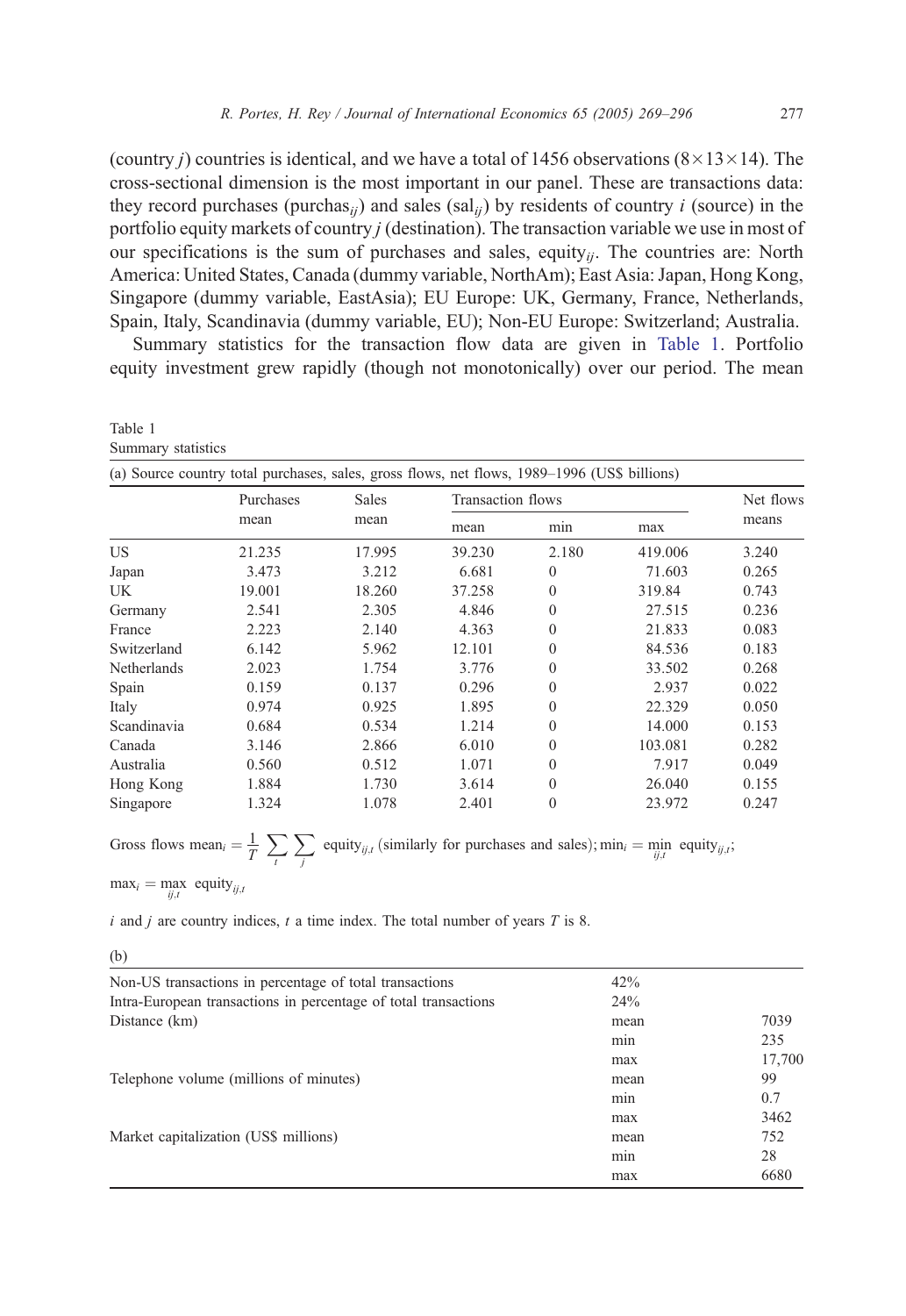of the net flows is positive for all countries in the sample, consistent with a trend erosion of home bias. In these annual data, the net flows are typically very small by comparison with gross purchases and sales—perhaps of the same order of magnitude as the measurement error in the data. This picture would change with higher frequency data. Indeed, if there were only one stock to purchase in each country, or if the representative foreigner transacted only in a single index fund, then as the period length decreased, there would be a rising number of observations with only one of purchases or sales positive, with the other zero. At any instant, the investor would be only buying or only selling, not both simultaneously. Thus, we would expect the ratio of gross to net flows to increase with the length of the period.

The share of our 14 countries in global equity market capitalization in 1996 was 86.6%. The US is the main global investor, but there are many transactions (42% of the total, in value), which do not involve the US either as the source or the recipient country. The US is therefore far from being a 'hub' for all world financial transactions, and there is substantial asset trade among the other countries which is not intermediated through New York. Intra-European trade accounts alone for 24% of the transactions.

We denote the market capitalization of country  $i$  (at the beginning of the year) by  $m$ ktcap<sub>i</sub>. We use several variables representing information flows and transactions costs, as well as equity market returns, and their covariances. We put in parentheses after the variable the expected sign in the regression.

 $dist_{ii} (-)$  = distance between country *i* and country *j*. We used distance between capital cities (see Appendix A). We experimented with distance between financial centers and got similar results.

teleph<sub>ij</sub> (+) = volume of telephone call traffic in minutes from country *i* to country *i* in each year (available annually), normalized to give telephnor<sub>ij</sub> (see below).

bank<sub>ij</sub> (+) = number of branches in country j of banks headquartered in country i (Bankers Almanac, available annually), normalized to give banknor $_{ii}$  (see below).

overlap<sub>ii</sub> (+) = number of trading hours overlap between the main financial centers of countries  $i$  and  $j$ .

insiders<sub>i</sub> (-) = degree of insider trading in the stock market of the destination country ([World Competitiveness Report, 1996, 1998, 2000\)](#page-27-0).

soph<sub>i</sub>  $(+)$  = sophistication of financial markets of the source country ([World](#page-27-0) Competitiveness Report, 1996, 1998, 2000).

covar<sub>ij</sub>  $(-)$  = covariances of stock market returns; we use two definitions. The first takes yearly observations calculated using monthly data on returns in country  $i$  and  $j$ during that year. The second uses the covariance between monthly returns over the entire period (1989–1996) and is therefore time-invariant.

Note that insiders, is available only for 1992–1996, and soph, is available only for 1993–1996. For the previous years, we take the 1992 and the 1993 values, respectively.

We also have a data set for trade flows of manufactures (OECD data) between the same countries (trade<sub>ii</sub>) that is strictly comparable to our equity flow data. We analyze these data in Section 5. In Section 6, we use the two benchmark surveys of US holdings of foreign securities conducted by the [Treasury Department \(1995\), \(1998\)](#page-27-0) to link equity transactions to equity holdings for the US.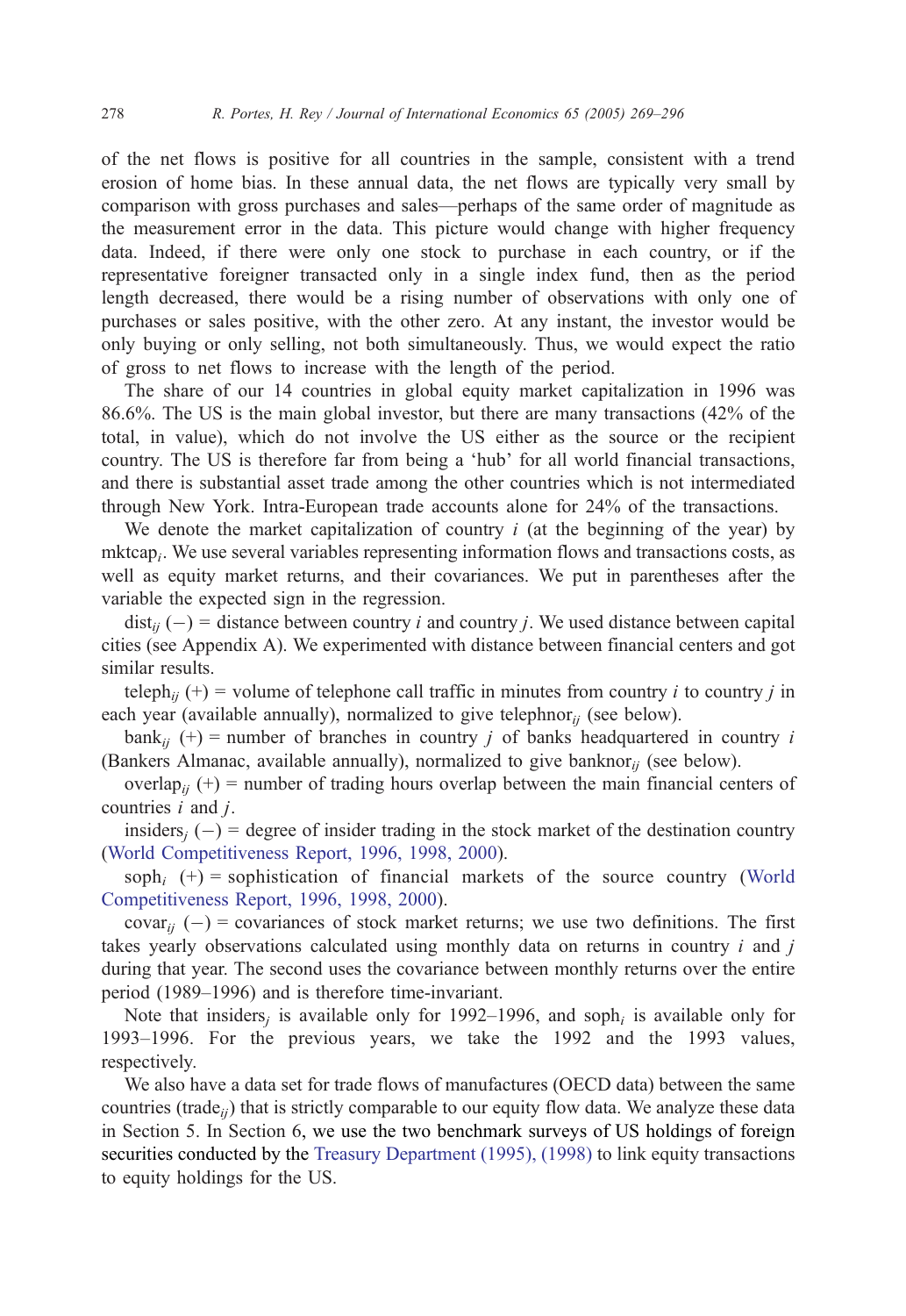# <span id="page-10-0"></span>4. The determinants of portfolio equity investment flows

## 4.1. The basic specification and estimates

We begin with a specification that is a 'stripped' form of the estimating equation (Eq. (2)) at the end of Section 2. All equations include a constant term and time dummies to control for aggregate shocks, whose estimates are not reported. The dependent variable equity<sub>ij</sub> is the gross purchases plus sales of portfolio equity by residents of country i (source investor) in the markets of country j (destination market). The estimates for the full panel are given in the first column of Table 2. We use beginning-of-period market capitalization (mktcap<sub>i</sub>, mktcap<sub>i</sub>) to represent financial size. All variables are in logs throughout, so all the corresponding coefficients are elasticities. There is no evidence of non-linearities in the data. The estimation procedure (here and below) gives 'Whitecorrected' (heteroskedasticity-consistent) standard errors, which are shown in parentheses

Table 2

Bilateral equity flows 1989–1996 (1–3); normalised flows  $(4-8)$ ; full set of country dummies (7); control for goods trade (8)

|                        | (1)<br>equity $_{ii}$ | (2)<br>equity $_{ij}$ | (3)<br>equity <sub>ii</sub> <sup>a</sup> | (4)<br>equity nor $_{ii}$ | (5)<br>equitynor $_{ii}$ | (6)<br>equitynor $_{ii}$ <sup>a</sup> | (7)<br>equity nor $_{ii}$ <sup>b</sup> | (8)<br>equity nor $_{ii}$ |
|------------------------|-----------------------|-----------------------|------------------------------------------|---------------------------|--------------------------|---------------------------------------|----------------------------------------|---------------------------|
| $m$ ktcap,             | 0.987                 | 0.993                 | 1.006                                    |                           |                          |                                       |                                        |                           |
|                        | (0.037)               | (0.030)               | (0.058)                                  |                           |                          |                                       |                                        |                           |
| $m$ ktcap <sub>i</sub> | 1.055                 | 1.061                 | 1.077                                    |                           |                          |                                       |                                        |                           |
|                        | (0.035)               | (0.032)               | (0.058)                                  |                           |                          |                                       |                                        |                           |
| soph <sub>i</sub>      | 0.456                 | 0.610                 | 0.627                                    | 0.609                     | 0.434                    | 0.451                                 | 0.169                                  | 0.441                     |
|                        | (0.038)               | (0.034)               | (0.055)                                  | (0.034)                   | (0.039)                  | (0.066)                               | (0.124)                                | (0.038)                   |
| soph <sub>j</sub>      | 0.094                 | 0.248                 | 0.265                                    | 0.258                     | 0.080                    | 0.119                                 | $-0.202$                               | 0.065                     |
|                        | (0.037)               | (0.030)               | (0.055)                                  | (0.029)                   | (0.042)                  | (0.077)                               | (0.127)                                | (0.041)                   |
| $dist_{ii}$            |                       | $-0.881$              | $-0.890$                                 | $-0.881$                  | $-0.673$                 | $-0.684$                              | $-0.646$                               | $-0.529$                  |
|                        |                       | (0.031)               | (0.063)                                  | (0.031)                   | (0.040)                  | (0.077)                               | (0.056)                                | (0.042)                   |
| telephnor $_{ii}$      |                       |                       |                                          |                           | 0.174                    | 0.171                                 | 0.078                                  | 0.155                     |
|                        |                       |                       |                                          |                           | (0.027)                  | (0.045)                               | (0.032)                                | (0.027)                   |
| $banknor_{ii}$         |                       |                       |                                          |                           | 0.148                    | 0.136                                 | 0.236                                  | 0.174                     |
|                        |                       |                       |                                          |                           | (0.034)                  | (0.068)                               | (0.057)                                | (0.034)                   |
| insiders <sub>i</sub>  |                       |                       |                                          |                           | $-0.001$                 | 0.045                                 | $-0.209$                               | 0.026                     |
|                        |                       |                       |                                          |                           | (0.044)                  | (0.083)                               | (0.105)                                | (0.044)                   |
| trade $_{ii}$          |                       |                       |                                          |                           |                          |                                       |                                        | 0.224                     |
|                        |                       |                       |                                          |                           |                          |                                       |                                        | (0.031)                   |
| $\mathcal N$           | 1456                  | 1456                  | 182                                      | 1456                      | 1456                     | 182                                   | 1455                                   | 1456                      |
| $F(K, N-K-1)$          | 206.71                | 352.58                | $189.74^{\circ}$                         | 62.97                     | 99.17                    | $53.59$ <sup>d</sup>                  | $66.19^e$                              | 99.00                     |
| $R^2$                  | 0.555                 | 0.693                 | $0.844^t$                                | 0.322                     | 0.445                    | 0.648 <sup>f</sup>                    | 0.562                                  | 0.463                     |

All our estimates include time dummies. In this table as well as all the tables that follow, these time dummies are not reported.<br><sup>a</sup> 'Between' regression on group means.<br><sup>b</sup> There is a full set of dummy variables for both source and recipient countries.

<sup>c</sup>  $F(5,176)$ .<br>
<sup>d</sup>  $F(6,175)$ .<br>
e  $F(39,1415)$ .

 $f$  'Retween'.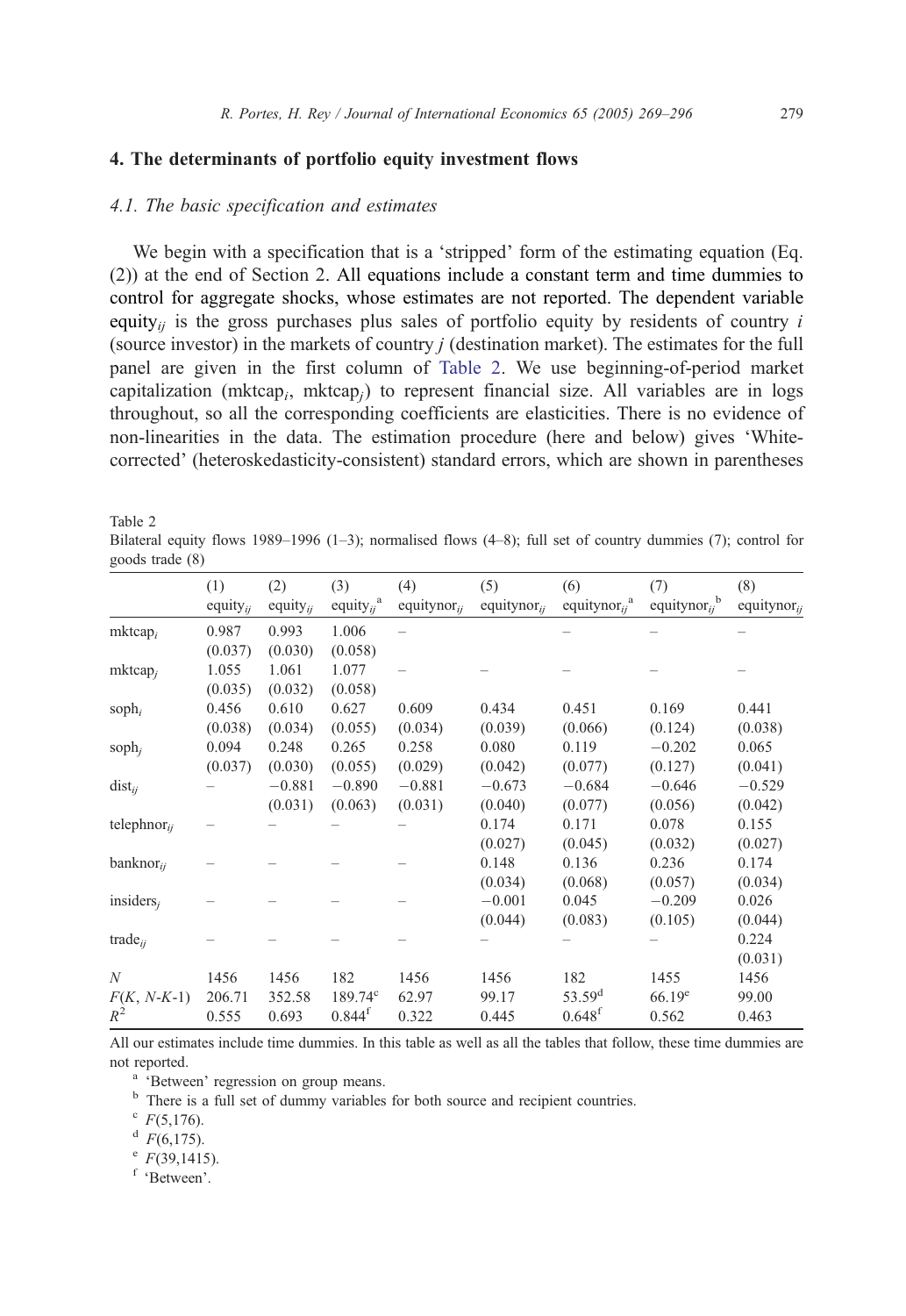below the coefficient estimates. Both financial size variables and sophistication of financial markets variables (soph<sub>i</sub> and soph<sub>i</sub>) enter with the expected signs and with very well-determined coefficients.

In column (2) we add distance. Distance is appropriately negatively signed and precisely estimated, and the  $R^2$  of the regression jumps from 0.555 to 0.693: with five independent variables, this straightforward, simple 'gravity' regression captures almost  $70\%$  of the variance in our 1456 observations. It compares very favorably in terms of precision of estimates and explanatory power with the gravity regressions run in the goods trade literature, which have been hailed as one of the strongest and most robust stylized facts in international economics. We confirm our results in column (3), where we present a regression on group means ('between' estimator). The coefficients are similar to those in the pooled estimates, and the  $R^2$  for this cross-section regression is remarkable: we explain 84% of the variance.

We note that the elasticities on each market capitalization are close to unity in all of our specifications (indeed they are never statistically different from one) as suggested by the theory. Therefore, from now on we use the normalized equation (Eq. (3)) at the end of Section 2 since it has better econometric properties. We call the normalized transaction flow equitynor<sub>ii</sub>: it is the log of the gross bilateral cross-border equity flow divided by the product of the equity market capitalizations of each country. In column (4) of [Table 2](#page-10-0) we rerun our basic regression using equitynor $\eta_i$  as the dependent variable and confirm once more our earlier results: the coefficient on distance is significantly negative and very precisely estimated.

Distance, we conjecture, is in good part a proxy (inversely) for information. The first direct measure of information we introduce is telephone call traffic—we believe we are the first to introduce this variable. We normalize it for country economic size (i.e., the volume of telephone calls from country  $i$  to country  $j$  is divided by the square root of the product of their real GDPs): telephnor<sub>ij</sub>. This global telephone call traffic variable is a proxy for overall information flow—not for the amount of time traders talk with each other. We argued earlier that this overall information flow affects transaction volumes. Because this variable measures total telephone call traffic between the two countries, it is not significantly endogenous to financial market activity. When added to the regression, it is significant and correctly signed, and it reduces the coefficient on distance (column (4)). When added on its own without distance it also performs very well (unreported).

We have two further informational variables: the number of branches in country  $\dot{j}$  of banks headquartered in country i (banks<sub>ii</sub>), which we also normalized (banknor<sub>ii</sub>); and an index of the perceived extent of insider trading in the destination country's financial markets, insiders $_i$  (constructed from questionnaire data by the [World Competitiveness](#page-27-0) Report, 1996, 1998, 2000).<sup>18</sup> The role of bank branches as informational links has been suggested by Choi et al.  $(1986, 1996)$  and Jeger et al.  $(1992)$ .<sup>19</sup> As far as we know,

<sup>&</sup>lt;sup>18</sup> This index is fairly closely related in our sample to the (quite separate) 'corruption' index developed by Transparency International ([www.transparency.de\)](http:www.transparency.de); the rank correlation across the 14 countries is 0.47, rejecting independence at the 8% level.

<sup>&</sup>lt;sup>19</sup> [Gehrig \(1998\)](#page-25-0) focuses on the role of financial centers in processing information and suggests that the intensity of that activity is related to the concentration of branches of multinational banks in such centers.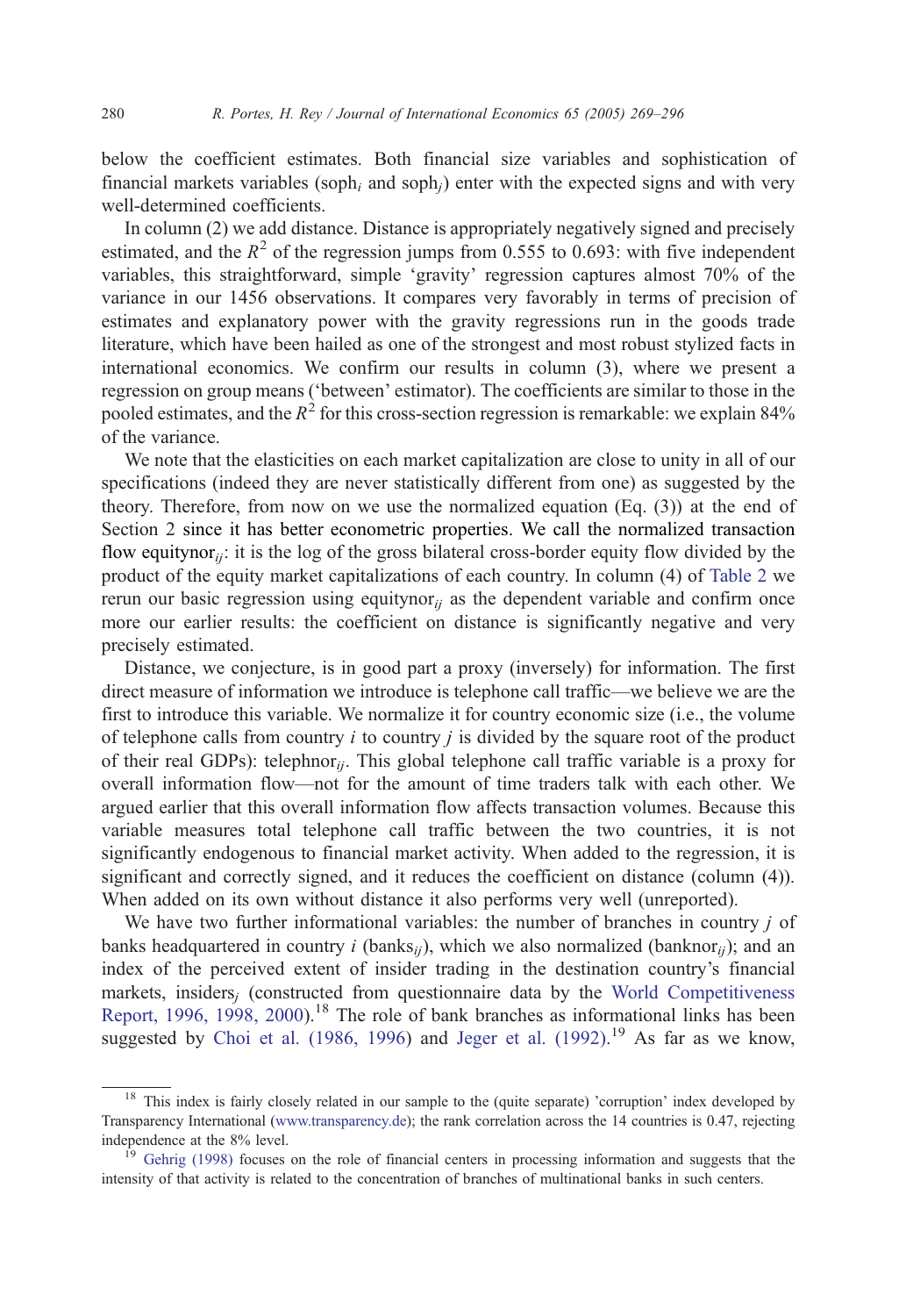<span id="page-12-0"></span>however, we are the first to use such a variable as an informational proxy in empirical work. Including these as regressors, we have columns (5) and (6) of [Table 2.](#page-10-0) Whether with distance or with telephone calls, the other information variables and the transactions cost variable appear with correctly signed, well-determined coefficients. The insider trading variable is the only one that is somewhat unstable. However, we later found that it works well for intra-European transactions (Table 3).

Why could foreign investors not overcome the informational problems by hiring local portfolio managers or buying research reports? The simplest answer is to ask them: the reply to the first suggestion—in effect—is that there are significant agency problems. The second is simply not serious—if one needs more than is produced by the head office, research by other market participants has little credibility. Insofar as it is possible to get reliable information from local representatives, our bank branches variable may capture this. Telephone call traffic indeed appears to be representing some of the information transmission that is inversely related to distance. When both are included, the coefficient of each is significantly less than what we obtain in estimates with either alone. The other coefficients are not overly sensitive to whether we use distance, telephone calls, or both.

One might be concerned about multicollinearity between distance and telephone calls indeed, a causal relation between them—but the (robust) standard errors on their coefficient estimates are low, these estimates are very stable across specifications, and the correlation between the two variables is also not disturbingly high  $(-0.32)$ . The fact that our information variables are jointly significant suggests that each of them picks up different aspects of informational asymmetries across countries. For example, one

|                   | Excluding US              | Excluding US<br>and UK    | Flows within Europe       | Without<br>intra-European<br>flows |                                        |                          |
|-------------------|---------------------------|---------------------------|---------------------------|------------------------------------|----------------------------------------|--------------------------|
|                   | (1)<br>equity nor $_{ii}$ | (2)<br>equity nor $_{ii}$ | (3)<br>equity nor $_{ii}$ | (4)<br>equity nor $_{ii}$          | (5)<br>equity nor $_{ii}$ <sup>a</sup> | (6)<br>equitynor $_{ii}$ |
| soph <sub>i</sub> | 0.521                     | 0.519                     | 0.566                     | 0.495                              | 0.510                                  | 0.445                    |
|                   | (0.040)                   | (0.043)                   | (0.061)                   | (0.070)                            | (0.125)                                | (0.561)                  |
| soph <sub>j</sub> | 0.0733                    | 0.123                     | 0.007                     | $-0.302$                           | $-0.291$                               | 0.190                    |
|                   | (0.046)                   | (0.050)                   | (0.055)                   | (0.100)                            | (0.213)                                | (0.056)                  |
| $dist_{ii}$       | $-0.721$                  | $-0.856$                  | $-0.756$                  | $-0.727$                           | $-0.719$                               | $-0.632$                 |
|                   | (0.047)                   | (0.056)                   | (0.126)                   | (0.139)                            | (0.269)                                | (0.087)                  |
| telephnor $_{ii}$ | 0.156                     | 0.141                     |                           | 0.084                              | 0.081                                  | 0.182                    |
|                   | (0.030)                   | (0.032)                   |                           | (0.057)                            | (0.087)                                | (0.033)                  |
| $banknor_{ii}$    | 0.151                     | 0.118                     |                           | 0.020                              | 0.025                                  | 0.192                    |
|                   | (0.047)                   | (0.055)                   |                           | (0.073)                            | (0.165)                                | (0.039)                  |
| insiders,         | 0.021                     | 0.026                     |                           | $-0.398$                           | $-0.374$                               | 0.027                    |
|                   | (0.048)                   | (0.0511)                  |                           | (0.117)                            | (0.251)                                | (0.195)                  |
| N                 | 1248                      | 1056                      | 448                       | 448                                | 56                                     | 1008                     |
| $F(K,N-K-1)$      | 95.26                     | 79.74                     | 31.04                     | 26.03                              | $12.82^{b}$                            | 57.86                    |
| $R^2$             | 0.457                     | 0.450                     | 0.408                     | 0.429                              | $0.611$ <sup>c</sup>                   | 0.404                    |

Table 3

<sup>a</sup> 'Between' regression on group means.<br>
<sup>b</sup>  $F(6.49)$ .

<sup>c</sup> 'Retween'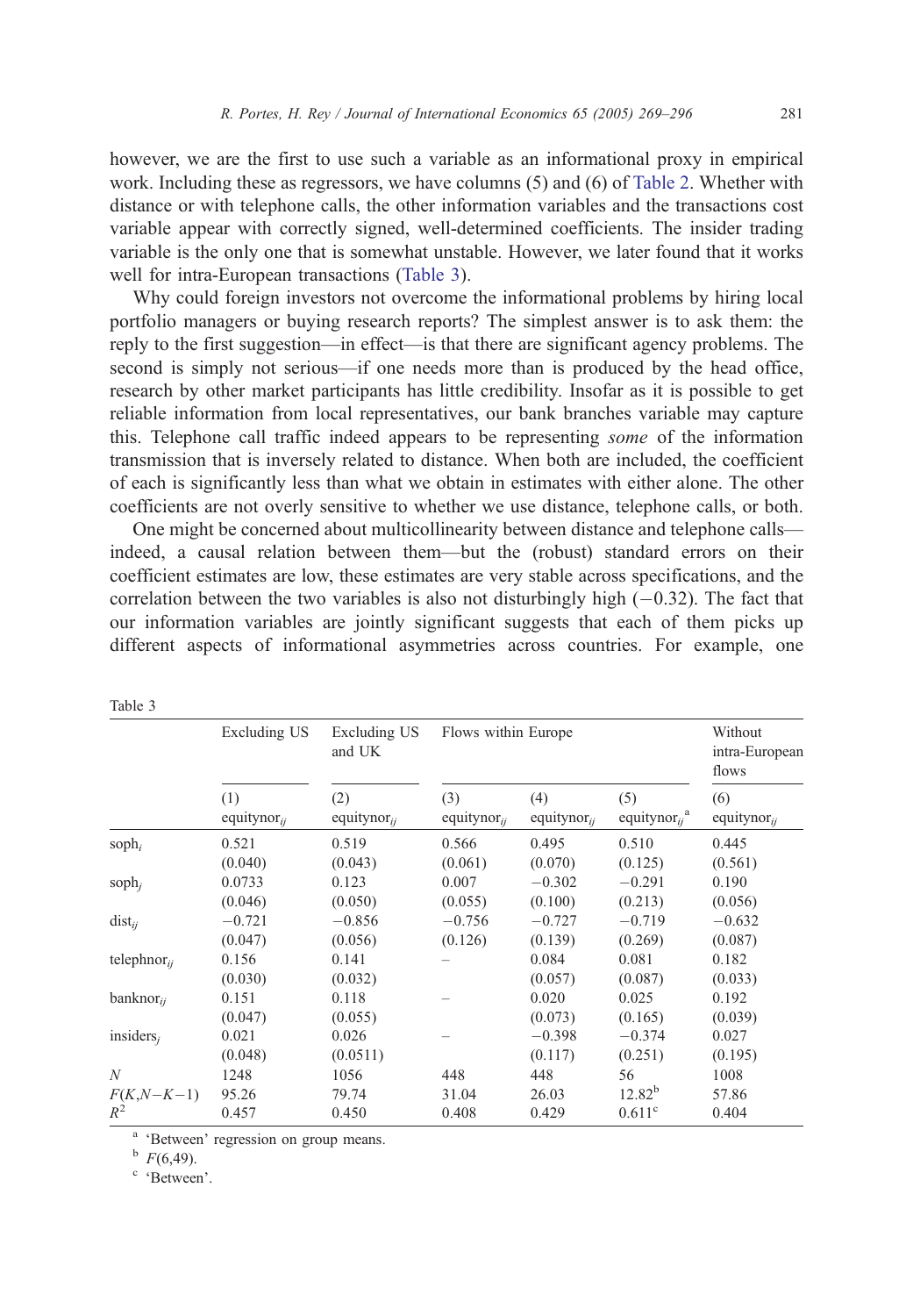interpretation might be that different classes of agents have different information sets. Thus telephone calls might represent the information gathering of the broad population and the cross-country networks associated with migration, cultural ties, past colonial relationships, etc. Traders might be more influenced by their information about fundamentals, which are more closely correlated, the closer is a pair of countries geographically (which appears to be an empirical regularity, partly mediated through trade flows). Foreign bank branches might transmit information about specific companies directly to investment managers in the home country. The argument is conjectural, but the heterogeneity of information sets might leave room for several distinct 'information variables', all of which contribute towards explaining the variance in the data.

In order to avoid potential endogeneity problems with the bank variable, we use its beginning-of-period value (in any case, we believe that bank branches are not set up primarily to deal with portfolio equity trade, but for a wide range of reasons). We use beginning-of-period market capitalizations for the same reasons. We also instrumented the market capitalization variable (with population and transaction costs): the results on our information variables were robust.

With a total, then, of six explanatory variables, we capture 45% of the variance of bilateral cross-border equity flows (and 65% of the cross-sectional variance) for fourteen countries over 8 years ([Table 2,](#page-10-0) columns (5) and (6)). This is the basic specification that we shall subject to various robustness tests below.

We do not introduce country-pair fixed effects (but we do perform robustness checks with country fixed effects in [Table 2,](#page-10-0) column (7)), because we have a strong prior that the distance variable should be a major determinant of the flows. By construction, the distance variable (which is constant over all observations for a given country pair) will pick up some of the fixed effects. Conversely, with fixed-effects panel data estimation, we cannot use any time-invariant variable, because any such variable is spanned by the individual dummies representing the fixed effects. Moreover, the interesting variation in our panel is virtually all cross-sectional; a 'between' estimator on the time-series means for the country pairs demonstrates this clearly (see [Table 2,](#page-10-0) columns (3) and (6)). The fixed effects estimator transforms the observed variables by subtracting out the appropriate time-series means. That clearly rules it out in our context. Thus, most of our estimation simply pools the time-series and cross-section data or uses the between estimator. $2<sup>0</sup>$ 

Random effects panel estimation is not theoretically appropriate for our data, which are not drawn randomly from a larger population (see [Baltagi, 1995\)](#page-25-0). We can, however, get some information from a random effects estimation. These estimates show that the main component of the variance which our specification is capturing is indeed that in cross-

<sup>&</sup>lt;sup>20</sup> It is, however, appropriate to ask whether the data are 'poolable'. Unfortunately, it is not possible to test poolability across years formally for a number of technical reasons. A Wald test for equality of parameters over years fails because of the Behrens–Fisher problem, that is, a failure to satisfy the assumption of independent annual sub-samples. A standard Chow F-test of parameter stability fails because variances of the sub-samples are not equal over years. And it is not possible to perform the generalized Chow test because a consistent estimate of the country- and time-specific variance components with which to weight the data can only be obtained from the within-groups (fixed effects) estimator—an estimator which is not able to estimate the effect of time-invariant variables like distance. Inspection and comparison of the results by years does, however, suggest considerable stability of the key coefficients (except insofar as we report otherwise—see below).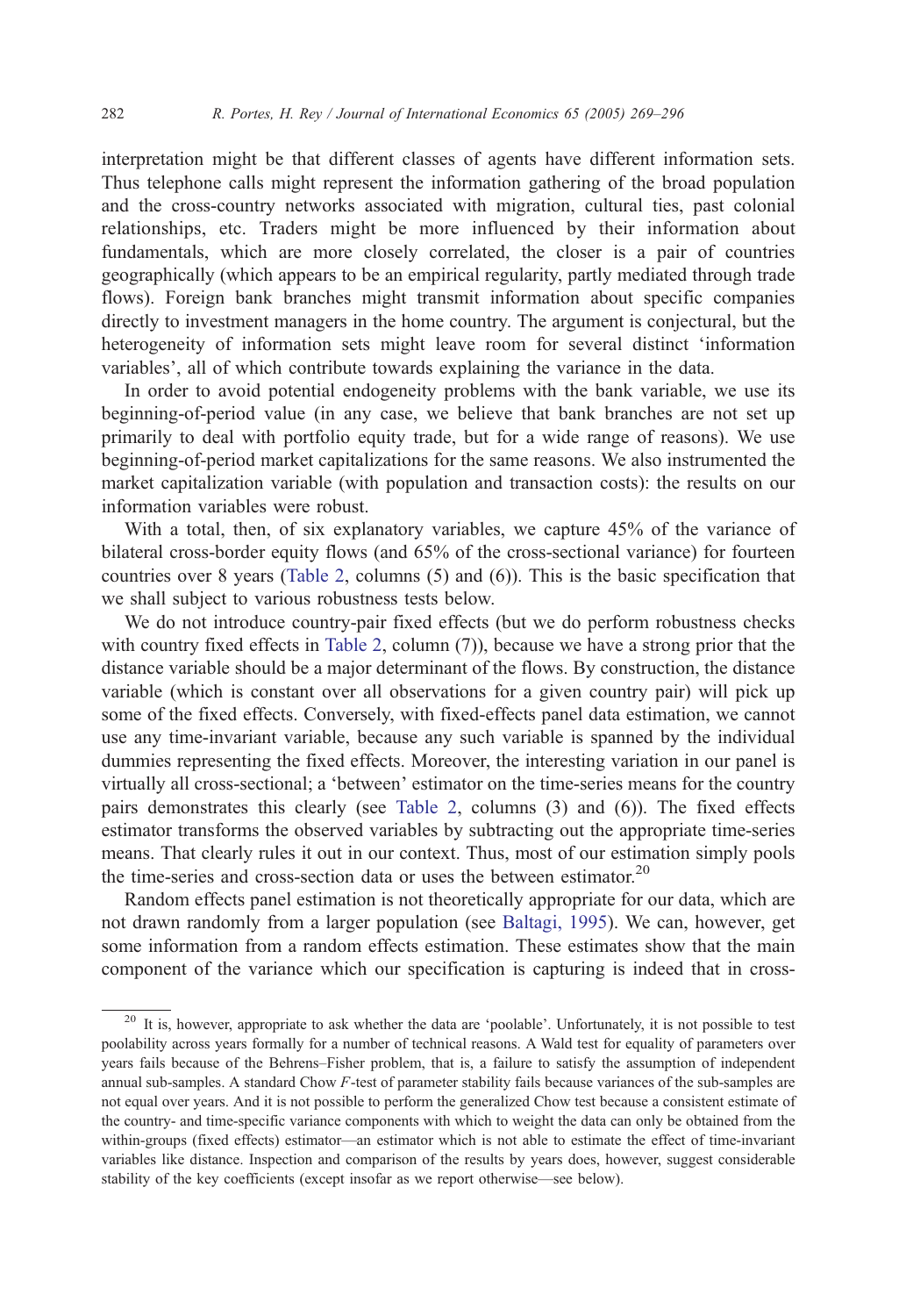section (the 'between'  $R^2$  is high, while that for 'within'—the time-series dimension—is very low).<sup>21</sup> It is also reassuring that the coefficients and their standard errors in these GLS estimates are fairly similar to the previous estimates.

# 4.2. Further robustness checks

Studies of goods trade often use a range of dummy variables that might plausibly be related to economic exchange between two countries. We therefore tried introducing such variables into the basic specifications of [Table 2.](#page-10-0) First we ran our regressions with a full set of time and country dummies. We had dummies for all countries both as a source and a recipient country (usin and usout for example). The results are reported in [Table 2,](#page-10-0) column (7). Our previous results are robust to this exercise. Then we experimented with geographical adjacency and common language. In our sample, adjacency is strongly collinear with the regional bloc dummies and brings no improvement. The common language dummy, which applies to the US, Canada, the UK and Australia in our sample, is significant with the expected sign for some specifications. But the coefficients on the initial explanatory variables were very stable in all specifications. We then sought to allow for a regional bloc effect, for (alternatively) a currency bloc effect, and for what we call a demation financial center' effect. First, we used dummy variables for the three regions: North America, the EU, and East Asia. For the non-normalized and the normalized flows, two of the three regional dummy variables entered with positive signs in the basic specification; the other was not significant. But the coefficients on our main explanatory variables were unaffected.<sup>22</sup> We then considered the possibility that international equity flows may be driven by international trade flows so that the distance variable picks up the effect of trade linkages rather than information. We therefore included bilateral trade flows trade<sub>ij</sub> as a control variable in column (8) of [Table 2:](#page-10-0) distance remains strongly significant. We discuss in detail the links between equity flows and goods trade flows in Section 5 of the paper.

[Frankel and Wei \(1998\)](#page-25-0) used a continuous variable for currency volatility within blocs. We used their method and also constructed an 'exchange-rate stability' dummy variable for each bilateral relationship in our sample (e.g., this variable is unity for US–Hong Kong, unity for intra-ERM (EMS Exchange Rate Mechanism) currencies, zero for all Australian, Canadian, Singaporean, Swiss, and Japanese bilateral relations, etc.). When introduced into our basic specification, this variable took on a (insignificant) negative coefficient. The continuous volatility measures did not perform well either. Again, exchange rate stability does not seem to have a positive influence on cross-border equity transactions (this does not imply that currency union would have no such effect).

New York, London and Tokyo are the world's major financial centers, and even after allowing for their market sizes and sophistication, we might expect them to enter disproportionately in the data (see [Mason and Warnock, 2001\)](#page-26-0). We sought to represent any such effect by constructing (for the US, UK, and Japan) variables like *usin*, which takes the value unity when the flow is transactions in US equities by residents of any other

<sup>&</sup>lt;sup>21</sup> See columns (1) and (2) of Table A of the unpublished appendix at [www.princeton.edu/~hrey](http://www.princeton.edu/~hrey) for the GLS results.

 $22$  See the unpublished appendix, Table A, column 5.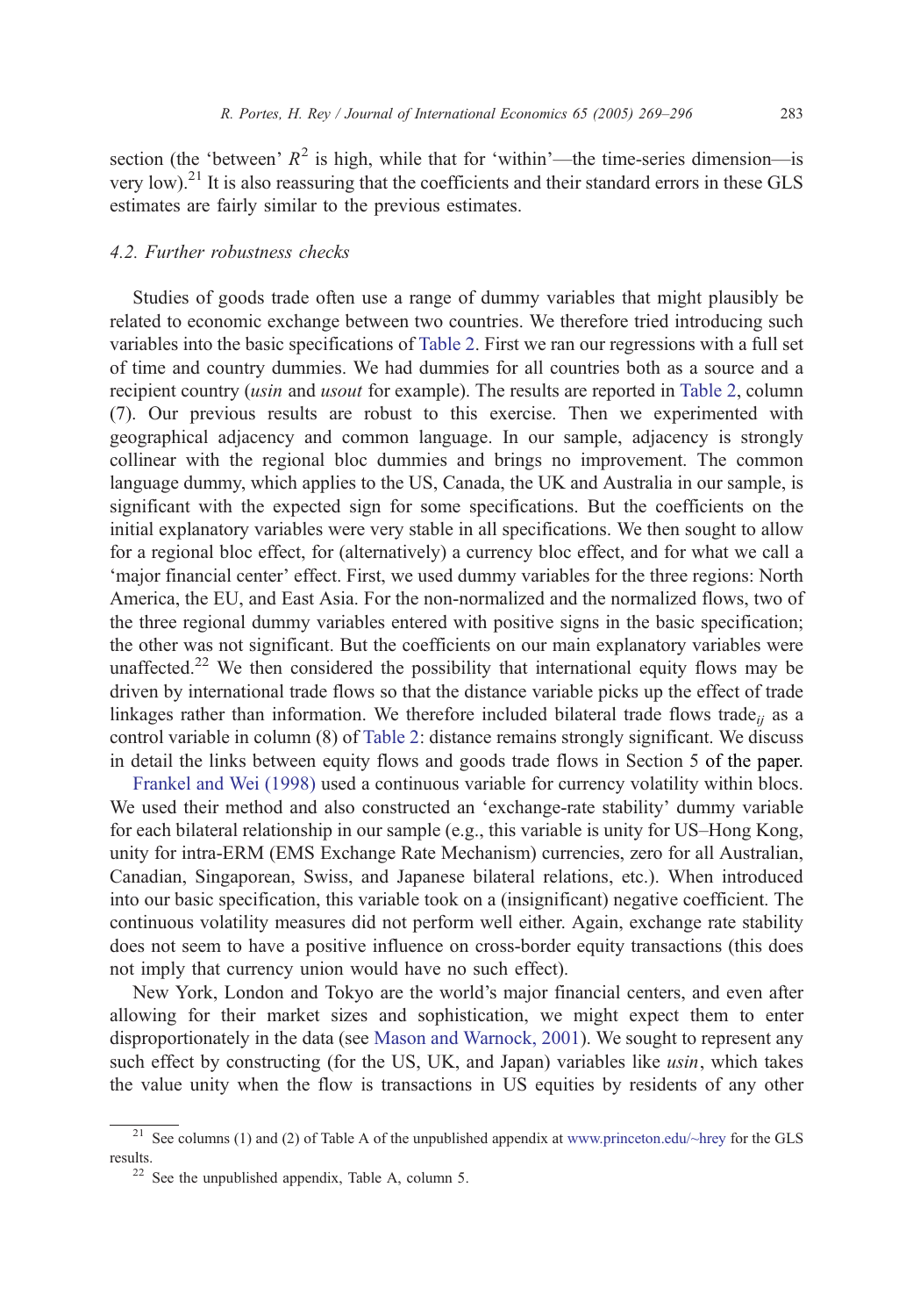country, zero otherwise; and *usout*, which takes the value unity for transactions by US investors in any other country, and zero otherwise. Some of these dummy variables were significant but they did not affect the other coefficient estimates. We also reran our main regression taking first the US, and then both the US and the UK out of the sample. Our results were unaffected (see [Table 3](#page-12-0) columns (1) and (2)).

We tried two different variables representing the effectiveness of the legal system. We used both the 'judicial efficiency' variable of [La Porta et al. \(1997\)](#page-26-0) and the 'effectiveness of the legal system in enforcing commercial contracts' index in the [World Competitiveness](#page-27-0) Report (1996, 1998, 2000). Neither was consistently significant. Most of the countries in our sample rank so highly on this criterion that there is relatively little variation in either of these indices.

Our transactions technology variable, the index of 'sophistication of financial markets', is constructed from survey data. An alternative is to take direct estimates of transactions costs in equity markets. These are provided by McSherry and Elkins (see Appendix A). We find these do in fact perform almost as well as our 'sophistication' variables—they enter with the appropriate negative signs and well-determined coefficients. The estimates for other coefficients are not significantly affected. But the overall goodness of fit of the regression is somewhat lower than with the sophistication variables, so we retained the latter. We also experimented with the number of trading hours overlap, overla<sub>ij</sub> since it is more difficult to place trades with countries which are in a very different time zone. We found a significant and positive effect of that variable, but our results still held (see [Table](#page-18-0) 5, column (1)). Another interesting proxy for financial development is the ratio of private credit over GDP, which we call privcred<sub>i</sub>. This variable also enters positively and significantly in some specifications but it is somewhat unstable. Again our results were unaffected when we included it, and the sophistication variable is preferred by the data.<sup>23</sup>

It is reasonable to ask whether our results are dominated by any particular year(s) or countries and whether the relationship between the transaction flows and our explanatory variables behaves in a consistent way over time. We therefore ran our basic specification as a cross-section for each year of the sample. The coefficients appear fairly stable; in particular, all of our main variables behave very well. Distance is always negatively signed, while telephone calls and financial market sophistication always exercise a positive influence on transaction flows. But the performance of the bank branches and insider trading variables is unsatisfactory. Still, they are consistently strong in [Table 2](#page-10-0) and in most of our other robustness exercises.<sup>24</sup>

We also estimated our basic specification for each country individually, treated as the source country of the transaction flows (so, for example, the US regression has as dependent variable gross transactions by US residents in each of the destination countries for each of the years of the sample, giving 104 observations for the regression). Again, the estimates (not reported) show country-by-country behavior consistent with the overall

<sup>23</sup> See columns (3) and (4) of Table A of the unpublished appendix at <http://www.princeton.edu/~hrey> for these results.<br><sup>24</sup> We note also that when we ran maximum-likelihood estimation (along with the random effects estimation

reported below), likelihood-ratio tests showed consistently that bank branches and insider trading should not be dropped from the specification. The year by year results are available in the unpublished Appendix in Table B.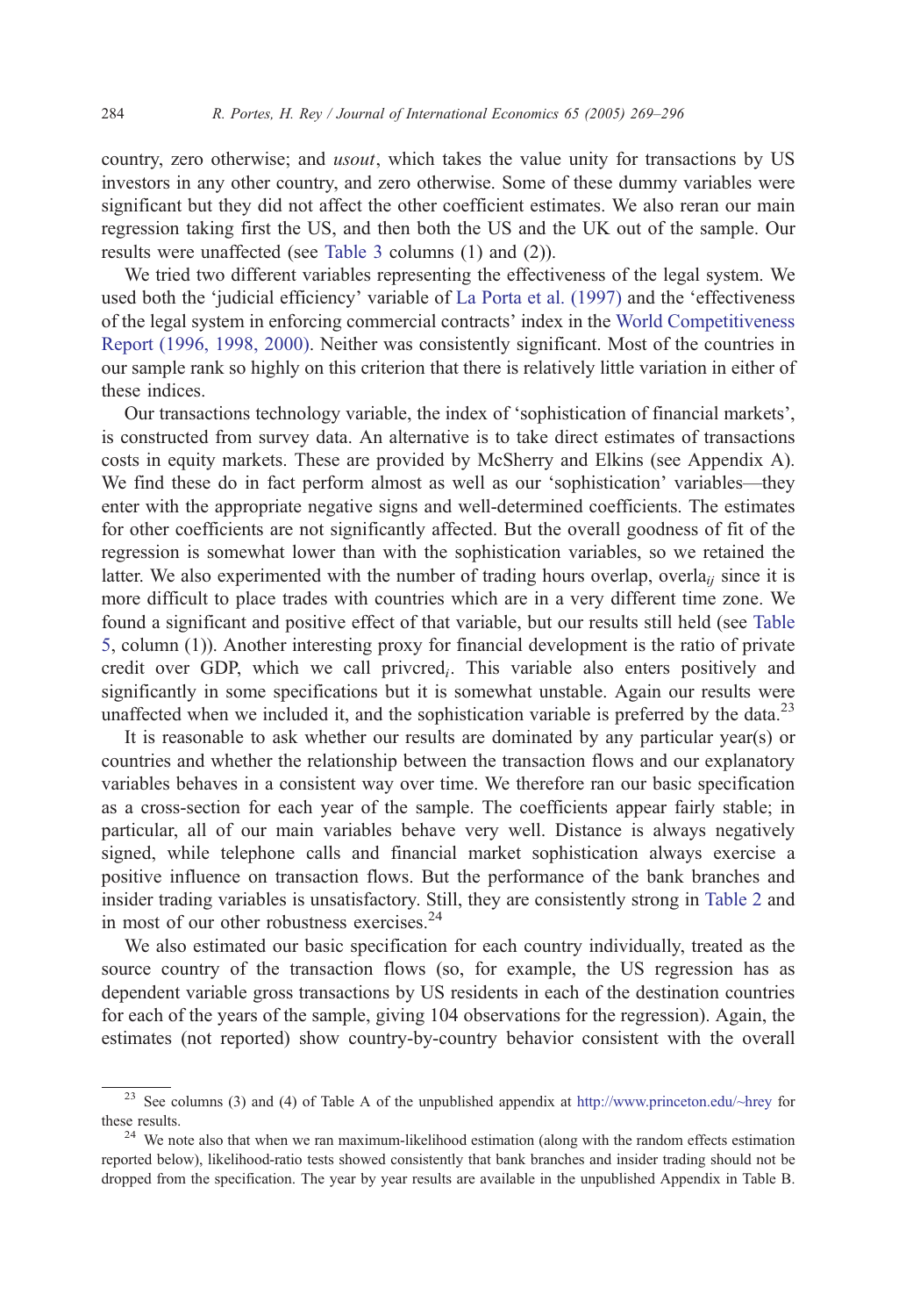regression and relatively little difference across countries. Non-parametric estimation (kernel) did not suggest any non-linearity in the data.

The regional integration in Europe, with the European Union and EFTA, has certainly affected the operation of capital markets. We might ask whether our results stand up if we take flows within Europe alone. The estimates are reported in [Table 3](#page-12-0) (columns (3) and (4)). Note that we have less than one-third of our full set of observations. Nevertheless, the basic specification works for all our information variables. Insider trading is correctly signed and significant. In fact, inspection of the data shows there is much more variation across Europe in the perceived extent of insider trading (with Spain, Italy and France at the 'bad' end of the spectrum) than there is among the non-European countries in our sample. The elasticity on distance is very close to the one we found for the whole sample. All the coefficients are somewhat less precisely estimated, as we would expect given the much lower number of observations. The coefficient of soph<sub>i</sub> is wrongly signed but not significant. In [Table 6,](#page-19-0) column (5), we control for intra-European trade flows: distance still strongly enters the equation. This suggests that the type of information needed to trade equities within Europe cannot be summarized by trade linkages.

If we in turn exclude intra-European flows from the full sample (leaving the set of observations complementary to those covered in the left panel), we obtain the excellent results reported in [Table 3](#page-12-0) (column (5)). We have 1008 observations and our key variables are all precisely estimated and of the expected sign and magnitude. Only insider trading is wrongly signed (and it is insignificant).

We found the intra-European results very striking. Even in an arguably very integrated economic area (but before currency unification), the evidence points toward significant informational segmentation. To document this effect further, we studied the geographical coverage of some of the main European newspapers. We compared Le Monde, The Guardian, La Stampa and the Frankfurter Allgemeine Zeitung (main 'general interest' newspapers); and we looked separately at the *Financial Times*, Les Echos and Il Sole 24 Ore (main financial newspapers).<sup>25</sup> We used FT Profile to search for keywords like France, French, etc... in the headlines of all these newspapers. [Table 4](#page-17-0) shows for each newspaper the fraction of its headlines devoted to a given country. The results are suggestive: there is a much broader coverage of Spain and Italy by French newspapers compared to that of the British and to a lesser extent the German press. On the other hand, Switzerland is followed much more closely by Germany than by the UK (or France). France and Germany are likely to be more informed about each other than about the UK. Italian newspapers tend to write more about France than about Germany and the UK (in that order), and they do not say much about the Netherlands.<sup>26</sup> We note that the correlation between the number of articles written in country  $i$  about country  $j$  and the distance between the countries is indeed negative:  $-0.23$  for the general interest newspapers and  $-0.33$  for the financial newspapers.

<sup>&</sup>lt;sup>25</sup> The choice of countries considered and periods has been dictated by data availability.

<sup>&</sup>lt;sup>26</sup> These results are illustrative rather than claiming to be general.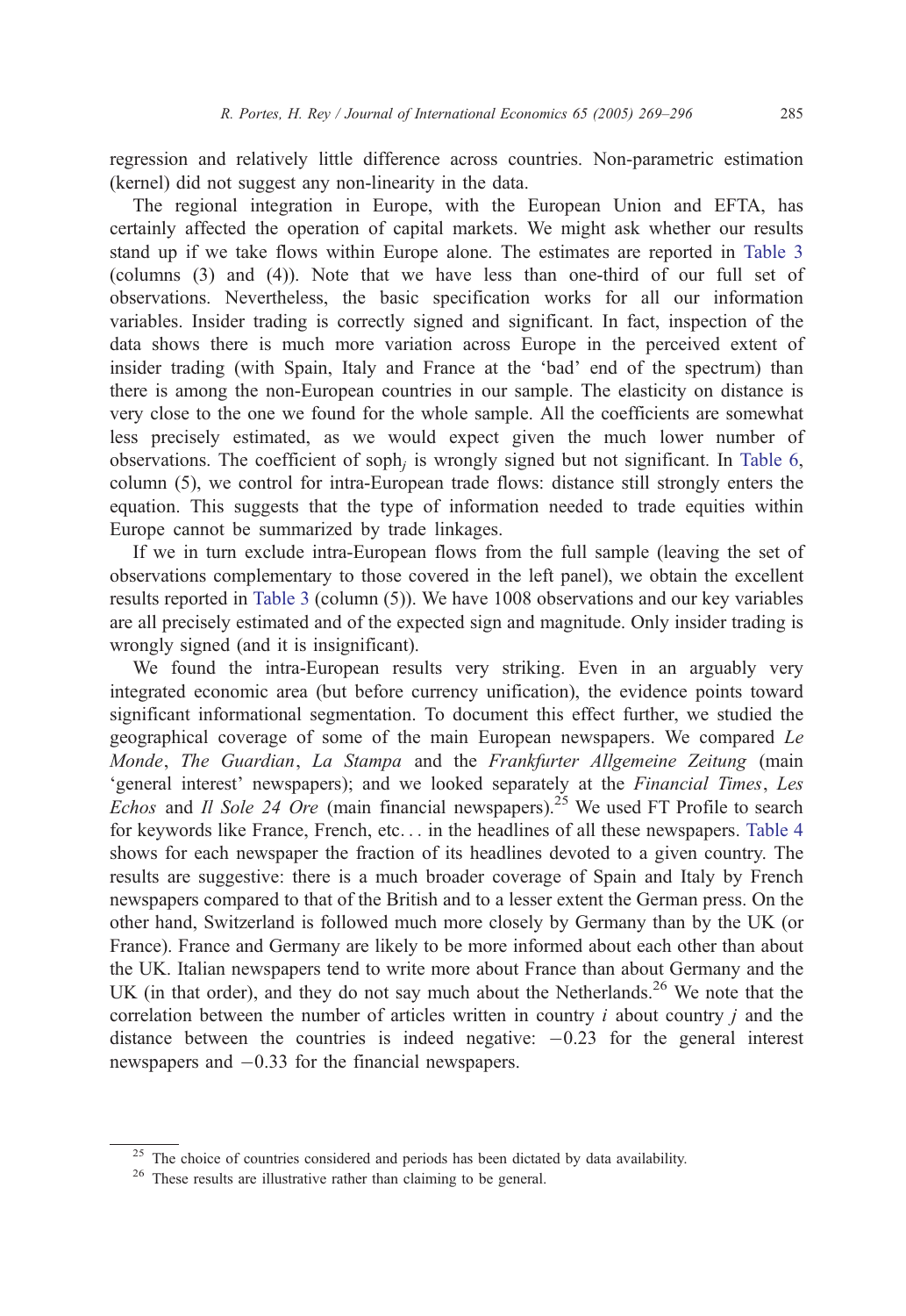<span id="page-17-0"></span>

| Table 4 |                           |  |
|---------|---------------------------|--|
|         | National information sets |  |

| Geographical coverage of Le Monde, The Guardian, Frankfurter Allgemeine Zeitung, La Stampa (1996–1998) |    |        |         |                    |             |       |       |             |
|--------------------------------------------------------------------------------------------------------|----|--------|---------|--------------------|-------------|-------|-------|-------------|
| Le Monde                                                                                               | UK | France | Germany | Netherlands        | Switzerland | Spain | Italy | Scandinavia |
| $\frac{6}{2}$                                                                                          | 17 |        | 27      | 8                  |             | 15    | 17    | 9           |
| The Guardian                                                                                           | UK | France | Germany | Netherlands        | Switzerland | Spain | Italy | Scandinavia |
| $\frac{6}{2}$                                                                                          |    | 46     | 15      | 6                  | 5           | 9     | 13    | 6           |
| Frankfurter                                                                                            | UK | France | Germany | <b>Netherlands</b> | Switzerland | Spain | Italy | Scandinavia |
| $\frac{6}{2}$                                                                                          | 17 | 29     |         | 5                  | 12          | 13    | 15    | 9           |
| La Stampa                                                                                              | UK | France | Germany | <b>Netherlands</b> | Switzerland | Spain | Italy | Scandinavia |
| $(\%)$                                                                                                 | 22 | 30     | 22      | 4                  | 6           | 11    |       | 5           |
| Geographical coverage of the Financial Times, Les Echos and Il Sole 24 Ore (1993–1998)                 |    |        |         |                    |             |       |       |             |
| <b>Financial Times</b>                                                                                 | UK | France | Germany | <b>Netherlands</b> | Switzerland | Spain | Italy | Scandinavia |
| $\frac{6}{2}$                                                                                          |    | 30     | 25      |                    | 6           | 9     | 12    | 11          |
| Les Echos                                                                                              | UK | France | Germany | Netherlands        | Switzerland | Spain | Italy | Scandinavia |

(%) 29 29 5 6 10 13 7 Il Sole 24 Ore UK France Germany Netherlands Switzerland Spain Italy Scandinavia

(%) 22 31 27 3 6 7 4

|  | 4.3. Portfolio diversification |  |
|--|--------------------------------|--|

When we control for diversification motives, the results are quite interesting. We proxy risk diversification opportunities by incorporating various correlation variables in our basic specifications. Since we are now investigating the motive for acquiring foreign equities, the dependent variable is normalized net equity purchases (purnor<sub>ii</sub>). We define net purchases as the purchases of country  $j$ 's equities by citizens of country  $i$  minus the sales of country  $j$ 's equities by citizens of country  $i$ . It is therefore a net flow of securities from country  $j$  to country  $i$  (this is a similar definition as [Clark and Berko,](#page-25-0) 1997, for example). First we run our benchmark regression and show that our information variables explain purchases very well albeit with a lower  $R^2$  than when we use total transactions as the dependent variable, as expected (see column (2) of [Table](#page-18-0)  $5)$ .<sup>27</sup> Second we introduce the risk diversification variables. We use covariances of the stock market indices  $(covar_{ii})$  calculated as the covariance between the monthly returns in each year. We also use the covariance between the monthly returns on the stock market indices of countries  $i$  and  $j$  over the entire period 1989–1996); or the covariances between the GDP growth rates of countries  $i$  and  $j$ , calculated at various time horizons; and covariances between the consumption growth rate and stock market return. In columns (3), (4) and (5) of [Table 5,](#page-18-0) we present estimates with the covariance variable. If transactions occur because of a diversification motive, as in the model sketched in Section 2.3, we would expect that the covariance variables enter with a negative sign: the greater the comovements between financial assets of two countries, the lower the benefit of diversification. It could well be, however, that the diversification motive is overwhelmed by the friction. This is all the more true insofar as empirically the correlations of different countries' assets tend to be negatively correlated with distance: the further apart two

<sup>&</sup>lt;sup>27</sup> See also Table C of the unpublished appendix at [http://www.princeton.edu/~hrey.](http://www.princeton.edu/~hrey)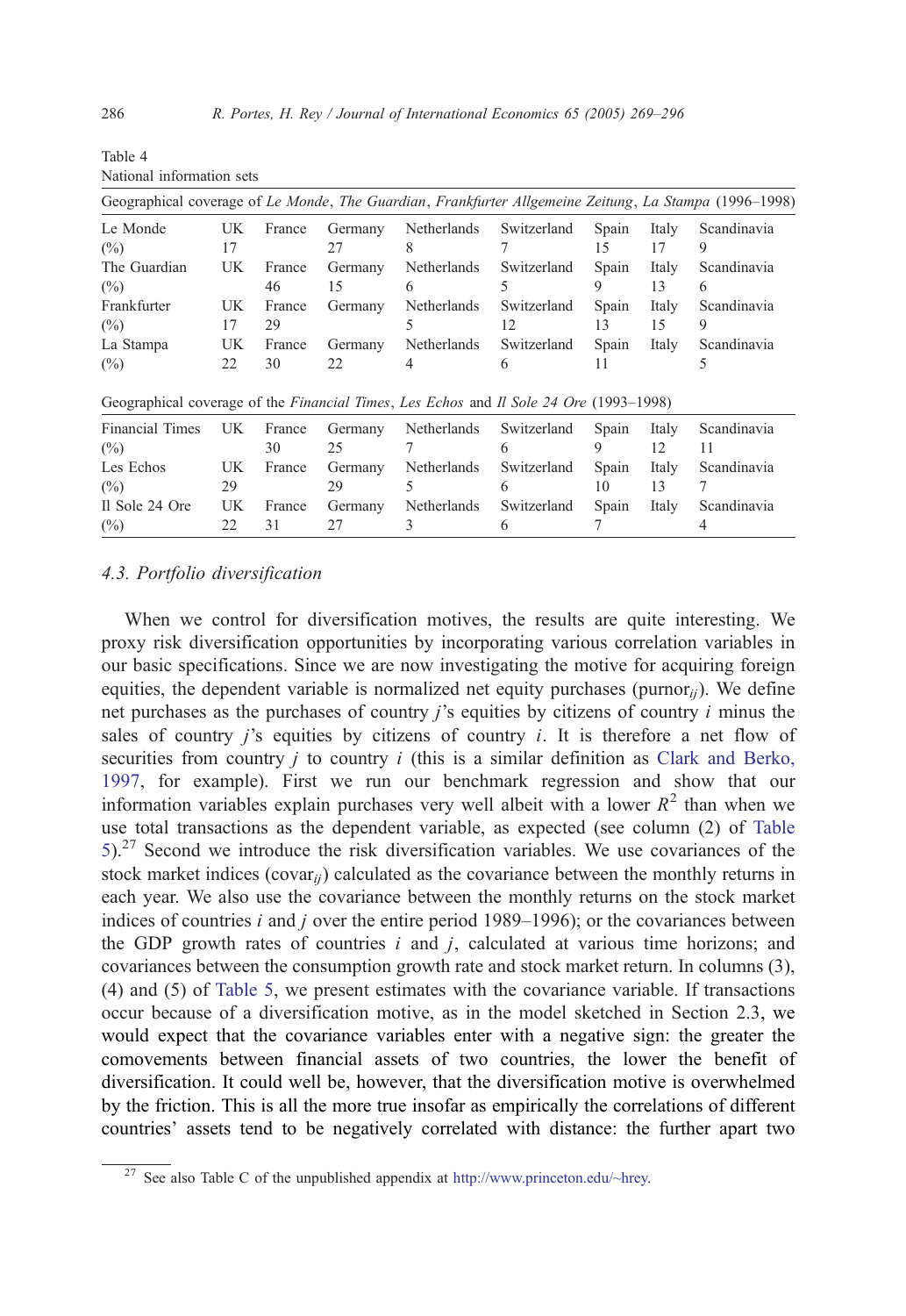<span id="page-18-0"></span>Table 5

(1) equitynor<sub>ij</sub> (2) purnor<sub>ij</sub> (3) purnor<sub>ij</sub> (4) purnor<sub>ij</sub> (other definition of  $covar_{ii}$ ) (5) purnor<sub>ij</sub> (6) purnor<sub>ij</sub> soph<sub>i</sub>  $0.464$ (0.042) 0.504 (0.058) 0.505 (0.058) 0.524 (0.061) 0.507 (0.058) 0.532 (0.058)  $soph_i$  0.107 (0.044)  $-0.015$ (0.069)  $-0.016$ (0.813)  $-0.002$ (0.071)  $-0.015$ (0.069) 0.050  $(0.044)$ dist<sub>ij</sub>  $-0.532$ (0.080)  $-0.699$ (0.051)  $-0.715$ (0.051)  $-0.709$  $(0.053)$  $-0.745$ (0.053) – telephnor $_{ii}$  0.165 (0.028) 0.206 (0.036) 0.217 (0.036) 0.222 (0.036) 0.217 (0.036) –  $banknor_{ij}$  0.136 (0.034) 0.129 (0.039) 0.121 (0.038) 0.121 (0.039) 0.120 (0.038) –  $insider_i$   $-0.011$ (0.044) 0.085 (0.074) 0.092 (0.074) 0.100 (0.075) 0.093 (0.074) –  $overla_{ii}$  0.057 (0.033) ––– ––  $covar_{ij}$  – – 0.325 (0.112)  $-0.303$ (0.185) – 0.346 (0.136)  $\frac{1}{\text{covari}_j}\text{dist}_{ij}$  – – – 2.915 (0.948) – N 1448 1456 1456 1456 1456 1456 1456  $F(K, N-K-1)$  98.19 71.84 69.72 67.05 69.42 19.09

Estimates with trading hour overlap (1); benchmark regression with purchases; impact of risk diversification on purchases (3–6)

countries are, the less correlated their business cycles are. If the diversification motive were powerful, French people, say, should invest a lot in Australian equities (controlling for size and transaction costs), since the French and Australian stock markets are not highly correlated. But if French people know very little about Australia, they may not want to invest there much anyway.

 $R^2$  0.451 0.335 0.338 0.336 0.339 0.123

In fact, this is exactly what the data tell us: the covariance variable enters with a positive sign in our baseline regression when we do not control for the information friction (see column (6) of Table 5). We are just picking up here the fact that people prefer to invest in markets "close" to them—there is a positive correlation between geographical closeness and comovements of business cycles. But if we control for distance and the explicit information variables, as in columns (3) and (4), then the covariance variable enters with the expected negative coefficient in our regressions. In column (3) the covariance used is the first of those described above, which is time-varying over the sample. In column (4), we used the time-invariant measure. If we interact the comovement variable with distance (we divide covar<sub>ij</sub> by the log of distance), it then takes on a negative sign (see column (5)), which confirms our interpretation. These results however are somewhat unstable across specifications. On balance, we conclude that there is weak evidence for a diversification motive for asset trade in our annual data, but only when we control for the informational friction. We view these results as less robust than our results on the informational friction itself.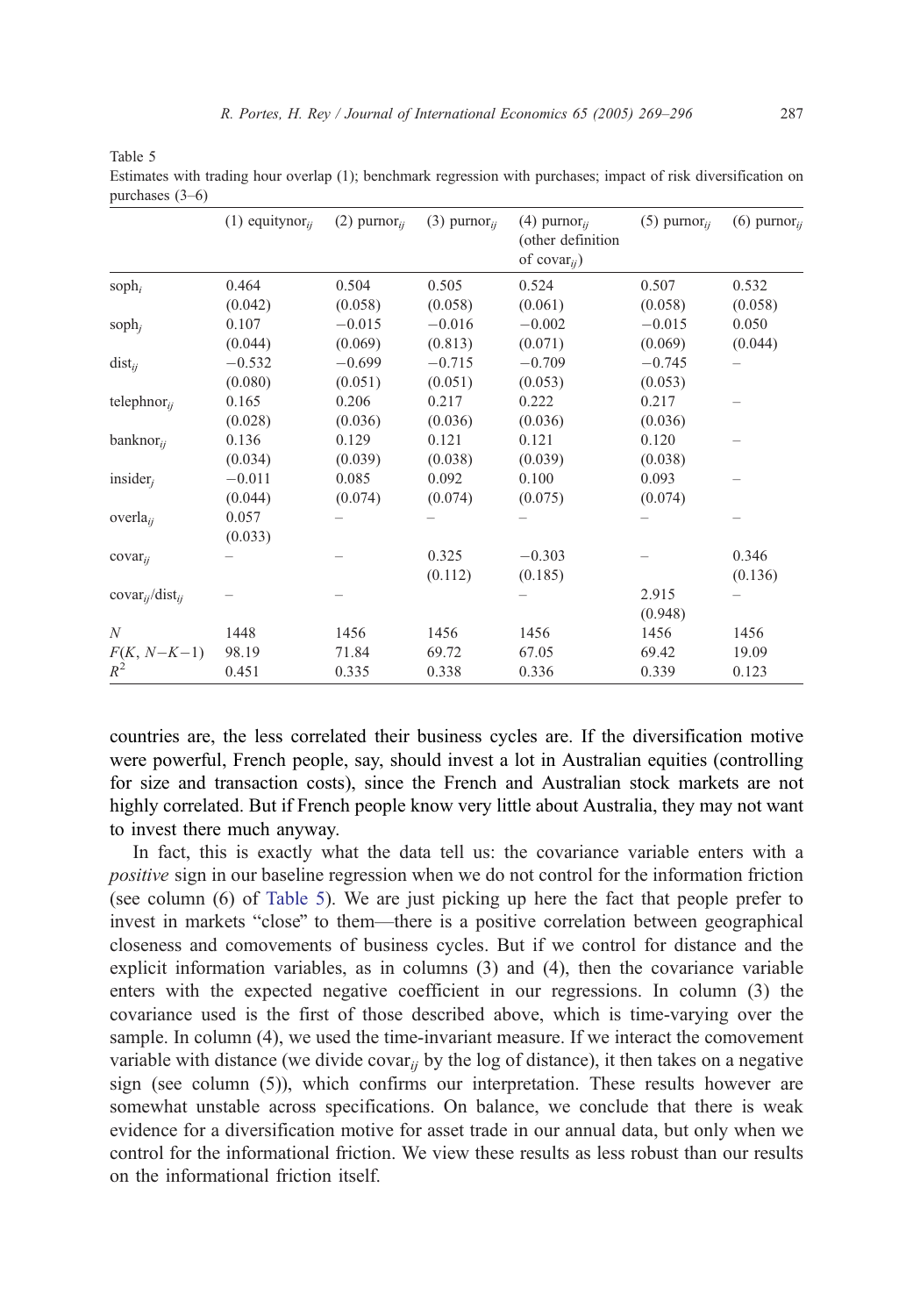## <span id="page-19-0"></span>5. Information, goods trade, and asset trade

We now look at a panel of goods trade data that strictly matches our panel for equity trade. There is a sharp increase in international portfolio equity flows after 1992 for the US and EU15 but not for Asia; international equity transactions are very asymmetric across blocs; trade in goods and in equities shows different patterns both over time and on a crosssectional basis [\(Portes and Rey, 1998b\)](#page-26-0). Nevertheless, some factors may play similar roles in explaining both.

We estimate gravity equations for trade flows (manufactures) over the same period covered by our portfolio equity flows. The specification is standard (see, e.g., [Hamilton and](#page-25-0) Winters,  $1992$ ). We use as dependent variable the average of exports reported by country  $i$ to country  $j$  and imports reported by country  $j$  from country  $i$  (this is not an average of  $i$ 's imports and exports to  $i$ , but rather averages the *same* flow as recorded by the source and destination country, in order to deal with the well-known 'mirror statistics' discrepancies). Explanatory variables are GDP for both source and destination country (market size), per capita GDP ( $gdppe<sub>i</sub>$ ), distance, time dummies and dummy variables for North America, European Union, and East Asia. Again, the specification is log-linear, and the estimation procedure gives 'White-corrected' (heteroskedasticity-consistent) standard errors.

The results for the full panel are shown in column (1) of Table 6. We see that the market size  $(gdp_i, gdp_i)$  variables perform as expected. Trade is affected by the regional groupings, although the EU dummy is insignificant. The elasticity of trade with respect to distance is regarded as one of the most securely established empirical results in the

|                          | Driateral manufactures trade and equities trade, 1989–1990 |          |                              |          |          |                        |  |  |
|--------------------------|------------------------------------------------------------|----------|------------------------------|----------|----------|------------------------|--|--|
| trade $_{Ii}$            | (1)                                                        | (2)      | equity $_{ii}$               | (3)      | (4)      | $(5)$ within<br>Europe |  |  |
| $gdp_I \times gdp_i$     | 0.512                                                      | 0.580    | $m$ ktcap, $\times m$ ktcap, | 1.057    | 0.862    | 0.711                  |  |  |
|                          | (0.013)                                                    | (0.013)  |                              | (0.022)  | (0.036)  | (0.010)                |  |  |
| $gdppc_i \times gdppc_i$ | 0.147                                                      | 0.180    | trade $_{ii}$                |          | 0.364    | 0.485                  |  |  |
|                          | (0.064)                                                    | (0.059)  |                              |          | (0.048)  | (0.102)                |  |  |
| $dist_{ii}$              | $-0.547$                                                   | $-0.279$ | $dist_{ii}$                  | $-0.666$ | $-0.455$ | $-0.451$               |  |  |
|                          | (0.048)                                                    | (0.052)  |                              | (0.040)  | (0.046)  | (0.163)                |  |  |
| telephnor $_{ii}$        |                                                            | 0.123    | telephnor $_{ii}$            | 0.179    | 0.131    | 0.038                  |  |  |
|                          |                                                            | (0.010)  |                              | (0.027)  | (0.027)  | (0.055)                |  |  |
| $banknor_{ii}$           |                                                            | 0.141    | $banknor_{ii}$               | 0.162    | 0.157    | 0.101                  |  |  |
|                          |                                                            | (0.019)  |                              | (0.035)  | (0.034)  | (0.074)                |  |  |
| NorthAm                  | 1.461                                                      | 1.398    | soph <sub>i</sub>            | 0.417    | 0.486    | 0.669                  |  |  |
|                          | (0.114)                                                    | (0.104)  |                              | (0.040)  | (0.041)  | (0.083)                |  |  |
| EU                       | 0.020                                                      | 0.472    | soph <sub>i</sub>            | 0.055    | 0.116    | $-0.074$               |  |  |
|                          | (0.117)                                                    | (0.119)  |                              | (0.044)  | (0.043)  | (0.112)                |  |  |
| EastAsia                 | 1.484                                                      | 1.440    | $insider_i$                  | 0.019    | $-0.003$ | 0.303                  |  |  |
|                          | (0.131)                                                    | (0.127)  |                              | (0.045)  | (0.044)  | (0.122)                |  |  |
| $\mathcal N$             | 1456                                                       | 1456     | $\boldsymbol{N}$             | 1456     | 1456     | 448                    |  |  |
| $F(K, N-K-1)$            | 495.82                                                     | 539.14   | $F(K, N-K-11)$               | 315.95   | 299.76   | 57.85                  |  |  |
| $R^2$                    | 0.702                                                      | 0.747    | $R^2$                        | 0.707    | 0.720    | 0.692                  |  |  |

Table 6 Bilateral manufactures trade and equities trade, 1989–1996

All the regressions include a full set of time dummies. We use the product of market capitalizations on the righthand side of the equity equation to offer the closest parallel with the standard trade in goods specification.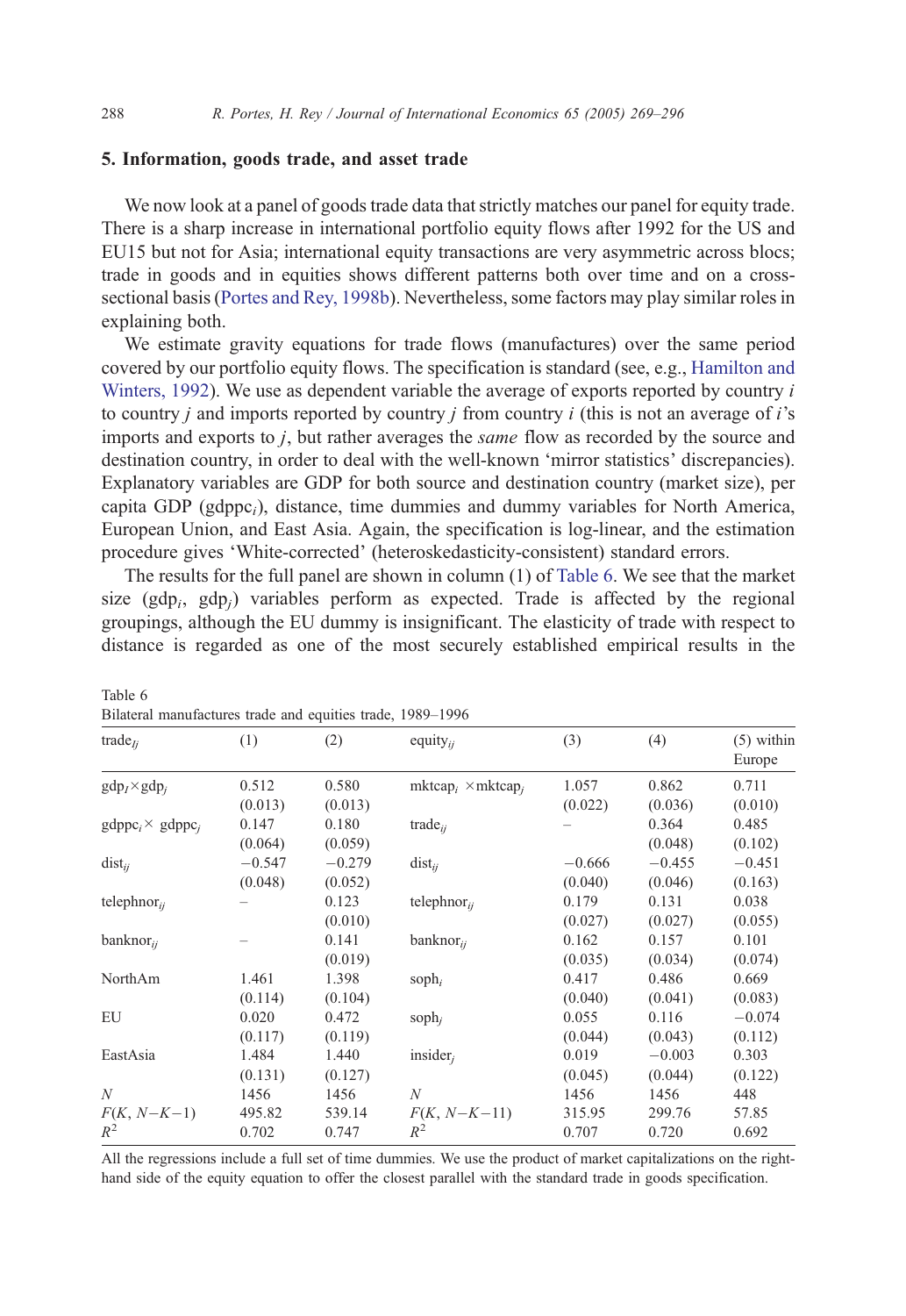literature. [Leamer and Levinsohn \(1995\)](#page-26-0) cite a 'consensus elasticity' of  $-0.6$ ; our point estimate of  $-0.55$  in column (1) is one standard deviation away from this.

The picture changes dramatically, however, when we include explicit information variables alongside distance in the trade flows equation. Among the variables we used to explain equity flows, both telephone call traffic and bank branches are a priori plausible candidates to represent direct information flows between trading partners. Including them gives the results reported in column (2) of [Table 6.](#page-19-0) The information variables do indeed enter with sizeable, very well-determined coefficients; and they improve the regression considerably. The EU dummy becomes significant, the proportion of the variance explained rises substantially, and most importantly, the coefficient on distance falls sharply. The elasticity is now only  $-0.28$ ! Thus here too, in the workhorse gravity model of goods trade, distance appears to be proxying for information flows. The trade literature does not in fact justify convincingly the role of distance in the gravity equation, except by general reference to transport costs. It seems that information flows may be at least as important. These results suggest obvious directions for developing and refining the gravity model.<sup>28</sup>

[Obstfeld and Rogoff \(2001\)](#page-26-0) propose an interesting and simple theoretical model in which asset trade is the mirror image of goods trade. Their theory can therefore potentially explain why the distribution of asset flows obeys a 'gravity' model like the distribution of trade flows, even without any transaction costs or information costs on asset markets. To investigate this possibility, we run a regression of equity flows on trade flows, distance and other information variables. We find that trade flows do enter significantly in the equation but that distance and the other information variables remain strongly significant (see columns (4) and (5) of [Table 6,](#page-19-0) where we perform the regression both on normalized and non-normalized data). This suggests that the [Obstfeld and Rogoff \(2001\)](#page-26-0) model may capture part but not all the determinants of asset flows.

More broadly, in principle, the benefits of diversification may be correlated with the intensity of trade between countries (and thus with geographical distance). That might have generated an omitted variables bias in our regressions. Our results here, however, also dismiss this possibility. They make it clear that asset trade cannot be thought of as a pure complement to goods trade, since distance enters very significantly in our asset trade regression despite the inclusion of the trade in goods term.

#### 6. Relation between transaction flows and asset holdings

So far we have focused on the determinants of financial asset transactions. These determinants can a priori be different from the determinants of asset holdings. The literature is still missing theories linking transactions and holdings. In this part, we uncover an empirical link between the two in a distinct and more limited data set.

<sup>&</sup>lt;sup>28</sup> There has been some movement in this direction. For example, [Anderson and Marcouiller \(1999\)](#page-25-0) find that 'corruption and imperfect contract enforcement dramatically reduce trade'. [Rauch and Trindade \(1999\)](#page-26-0) find that where ethnic Chinese communities in trading partner countries are large, they transmit information that helps to match buyers and sellers ([Rauch, 1999](#page-26-0) also deals with the effects of networks on trade flows).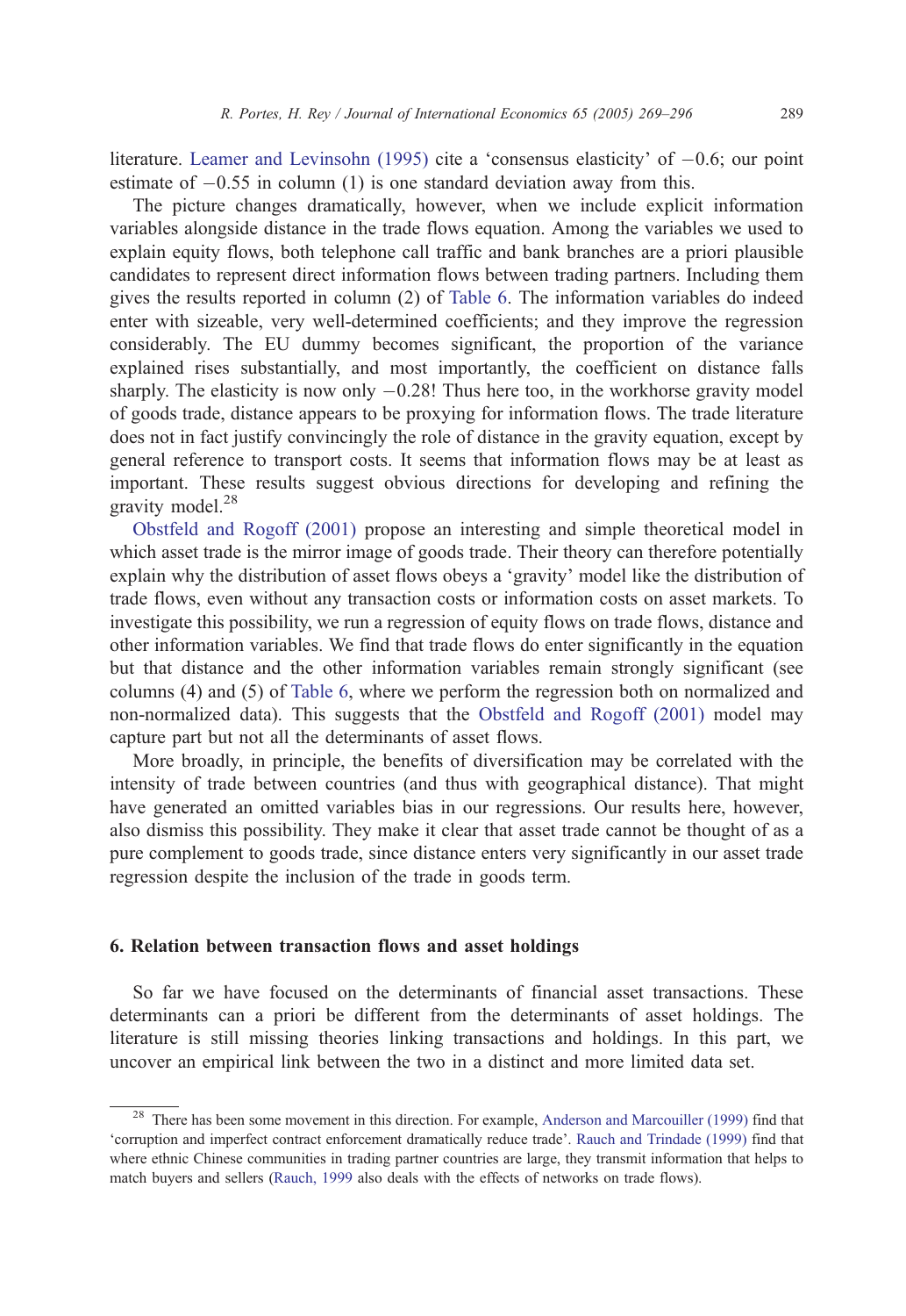Comprehensive data on foreign asset holdings are very scarce. In particular, there is no data set that would allow us to match our transactions data with holdings data. Recently, the US Treasury Department conducted two benchmark surveys (in 1994 and 1997) covering the US holdings of long-term securities of some 40 countries. We study the links between these data and the transaction data. We have a total of 80 observations (40 countries, 2 years). In this US-centered data set, we find a very strong positive correlation between the transactions data and the asset holding data. We report below our estimates using a between estimator:

$$
log(US \text{ transactions}) = 1.05 log(US \text{ holdings}) + 6.66;
$$
  $R^2 = 0.87$ 

The elasticity of US residents' transactions in foreign corporate equities with respect to US holdings in those equities is close to one. Not surprisingly, then, a between-regression of US holdings of foreign equities on foreign market capitalization and distance gives very good results and produces for distance an elasticity which is very similar to the ones we found in Section 4 for the transaction data:

$$
log(US \text{ holdings}) = 0.47 \log(mktcap) + 0.24 \text{ soph}_i - 0.71 \log(distance) + 2.05;
$$
  

$$
R^2 = 0.63
$$

This suggests that the same informational friction shapes the pattern of international asset transactions and holdings. We note that regressing our turnover ratio variable on distance does not give anything: this tells us that our information variables impact holdings and transactions in a proportionate way. We are unable, however, to check the robustness of these results as thoroughly as we could for our previous results on transactions data (Section 4), because of the small number of observations in the holdings data and the special status of the US. We therefore consider these results as illustrative and as a first step towards gathering a set of stylized facts that unified theories of trading and asset holdings will have to match.

# 7. Conclusion

We analyze a new panel data set on bilateral gross cross-border equity flows between 14 countries, 1989–1996. To our knowledge, this paper is the first to uncover a specific geographical pattern of international asset transactions. We derived the estimated equation from a simple micro-founded model of asset trade. The results show that a 'gravity' model explains transactions in financial assets at least as well as trade in goods (Section 4). Our specification accounts for almost 70% of the variance of the transaction flows with a parsimonious set of variables. The results are robust to various sets of dummy variables (adjacency, language, currency or trade bloc, effectiveness of the legal system, a 'major financial center' effect, full set of country dummies), which, in general, do not improve the results. The basic specification is valid for individual years and country-by-country, as well as for intra-European transactions alone and when we exclude intra-European transactions or when we exclude the US (and other financial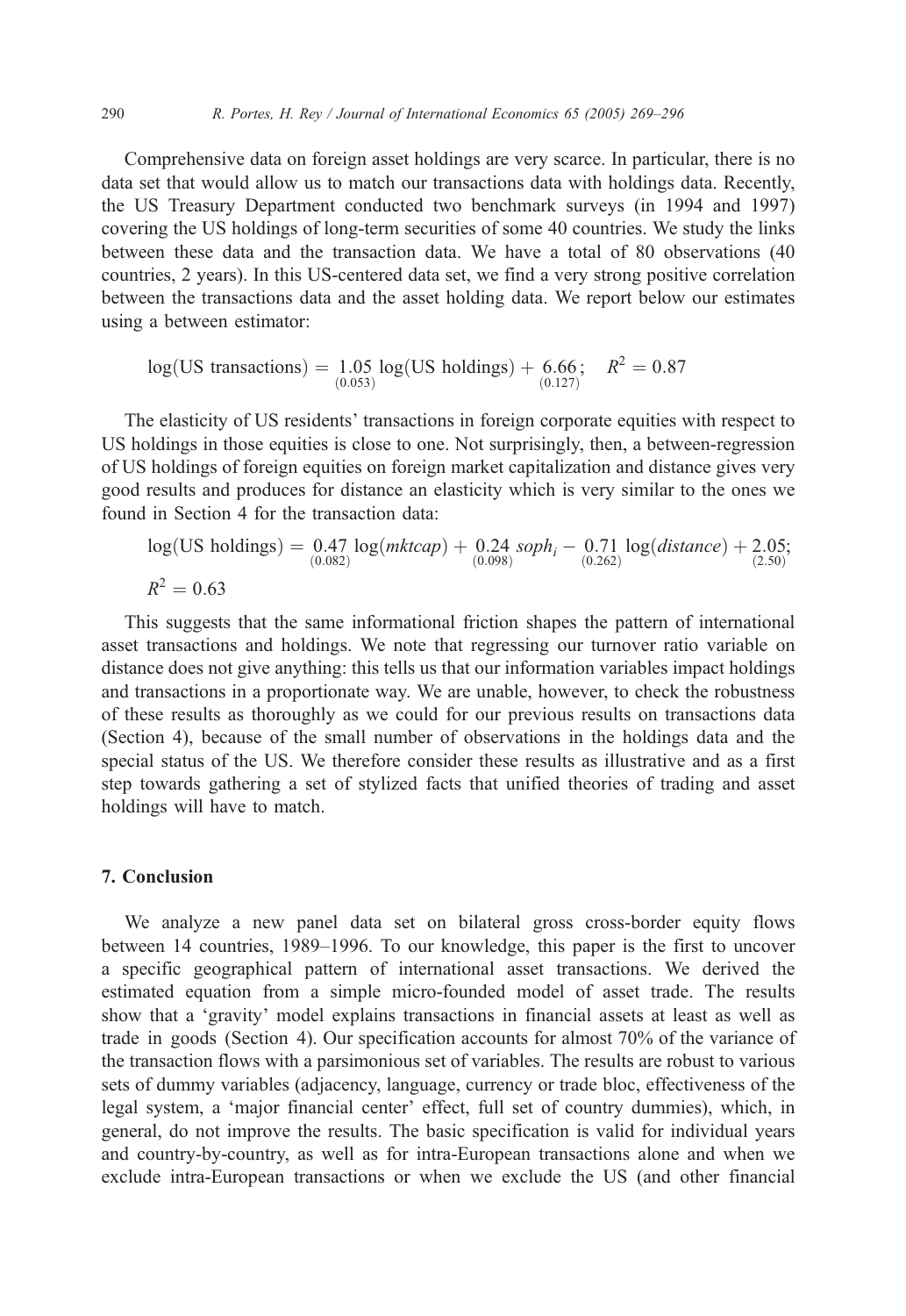centers). The results are robust to detrending and various estimation techniques (including non-linear estimates). With almost 1500 observations on bilateral cross-border equity flows, we conjecture that these results are likely to be qualitatively robust. To investigate further our hypothesis that distance enters in the equation as a proxy for information asymmetries we used other variables which plausibly represent international information flows (telephone traffic, number of bank branches, index of insider trading) and showed that these variables were also significant (Section 4).

We found weak evidence of a diversification motive in asset trade at yearly frequency. The covariance variable enters with the sign predicted by the theory  $(-)$  only after we control for the information friction. Indeed these information frictions seem to be the dominant force shaping the international distribution of asset flows, once one controls for size and transaction technology (Section 4). Our results accord well with those of [Portes et al. \(2001\).](#page-26-0) Using another data set (more limited, since it is purely UScentered), they find that information variables are more important determinants of transactions in assets with higher information content (portfolio equities, corporate bonds) and are not significant explanatory variables for assets with low information content (treasury bonds).

In Section 5, we showed that our information variables improve substantially regressions for trade in goods, suggesting that the emphasis the trade literature puts on transportation costs may be exaggerated. We then showed that our information variables enter strongly in our equity flow regressions even when we control for trade in goods. This suggests that theories in which trade in assets is purely a mirror image of trade in goods or theories in which diversification benefits are highly correlated with trade in goods do not capture all the informational dimensions of asset trade.

Finally, we investigated with the available data the links between transactions and asset holdings in Section 6. There we found that the elasticity of US residents' transactions in foreign corporate equities with respect to US holdings in those equities is very close to one. We also find that market capitalization, market sophistication, and distance give a good explanation for holdings. We are not as confident in those results as in the former ones, however, because of the limited number of observations (only 80) and the nature of the data (US-centered).

We view our empirical work as strong evidence that there is a very important geographical component in international asset flows. International capital markets are not frictionless: they are segmented by informational asymmetries or familiarity effects. These results may have implications for the 'home bias' literature. Countries have different information sets, which heavily influence their international transactions. We capture different facets of these information sets with our information variables. More work linking transactions and holdings appears necessary both theoretically and empirically. In particular, a major challenge is to go beyond the simple static model we presented in Section 2 to explain in the same framework the transactions that we observed in our data and the geographical distribution of flows and holdings. Whether theoretical dynamic models based on asymmetric information and heterogeneous beliefs are more appropriate or whether the theory should also emphasize issues like 'familiarity' and behavioral explanations ([Heath and Tversky, 1991; Huberman, 2001\)](#page-26-0) remains an open issue.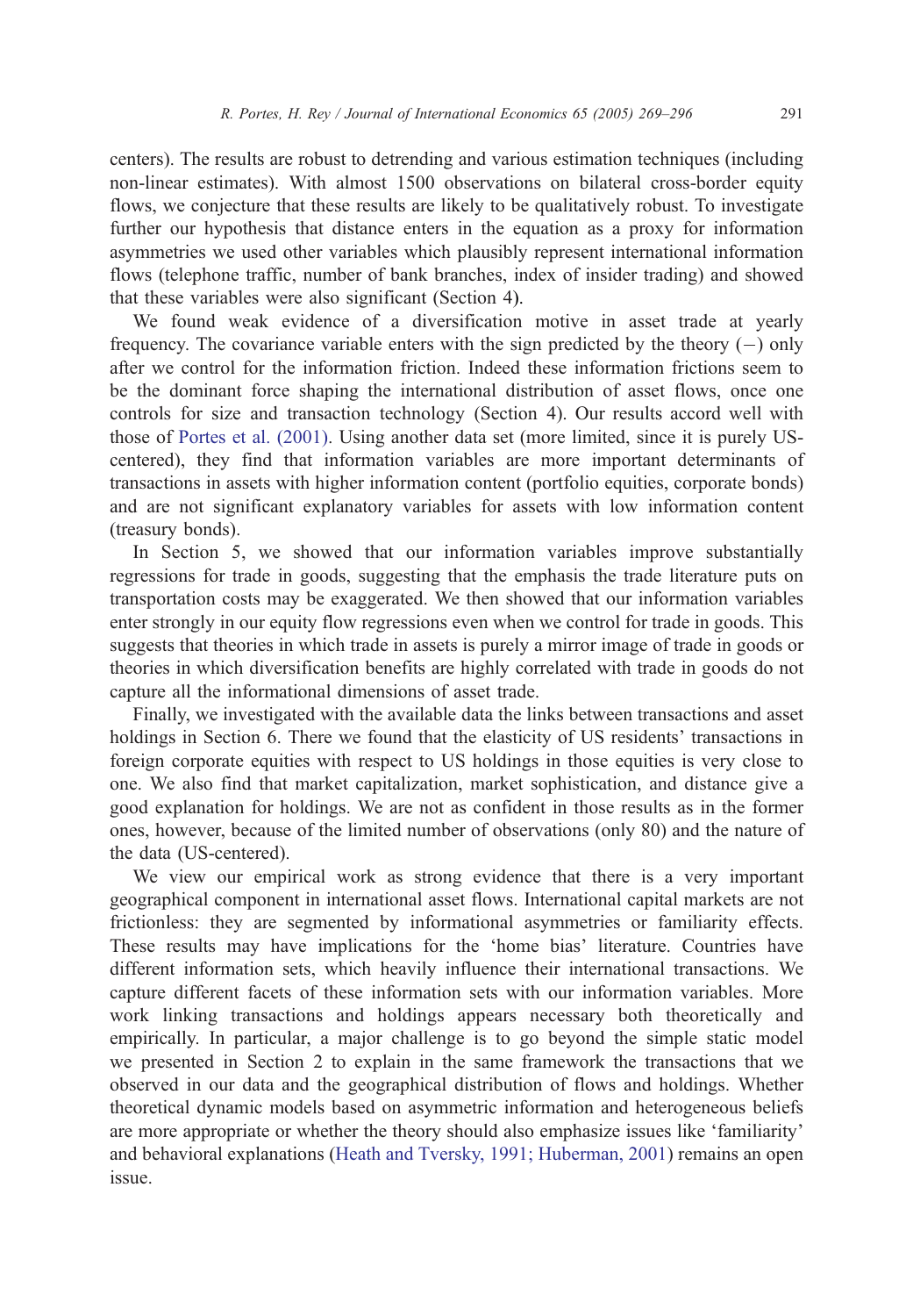## Acknowledgements

This paper supersedes [Portes and Rey \(1999\).](#page-26-0) An appendix with additional results is available at <http://www.princeton.edu/~hrey/> and [http://www.faculty.london.edu/rportes/.](http://www.faculty.london.edu/rportes/) We have received outstanding research assistance from Gino Cateau, Yonghyup Oh, Chris Walters, and Haroon Mumtaz, and additional help from HaYan Lee, Daniel Halmer, and Elisabetta Falcetti. Angela Cozzini of Cross Border Capital very kindly provided the data on equity investment flows, and Tim Kelly of the International Telecommunications Union was equally helpful in providing the data on telephone call traffic. We are grateful to the editor Linda Tesar and to two anonymous referees for helping us improve the paper. Charles Engel, Thomas Gehrig, Pierre-Olivier Gourinchas, Bronwyn Hall, Jean Imbs, Boyan Jovanovic, Paul Krugman, Philip Lane, Jacques Mairesse, Philippe Martin, Andy Rose, Allan Timmermann, Frank Warnock, Alan Winters and Holger Wolf gave helpful comments. This paper is part of a research network on 'The Analysis of International Capital Markets: Understanding Europe's Role in the Global Economy', funded by the European Commission under the Research Training Network Programme (Contract No. HPRNCCTC1999C00067).

#### Appendix A. Data sources and definitions

## A.1. Data set for Sections 4 and 5

Bilateral trade in manufactures: OECD Bilateral Trade Data Base

Distance, adjacency, language: [http://www.nber.org/~wei/.](http://www.nber.org/~wei/) Distance is the physical distance between capital cities (except for the US where Chicago is used). We also used distance between financial centers (New York for the US).

Latitude and longitude: [http://geography.about.com/cs/latitudelongitude/index.htm.](http://www.geography.about.com/cs/latitudelongitude/index.htm) We used latitude and longitude differences between financial centers.

GDP, price index, population: International Financial Statistics (IMF) and OECD Equity price indices and equity market capitalization: Datastream, MSCI

Telephone call traffic (total volume of calls in minutes): Direction of traffic—Trends in International Telephone Tariffs 1996, International Telecommunications Union

Bank branches: Bankers Almanac, various issues.

Transaction costs on financial markets: [http://www.elkins-mcsherry.com/.](http://www.elkins-mcsherry.com/)

We used the sum of commissions, fees and market impact as well as commissions and fees alone.

Index of insider trading, index of sophistication of financial markets: [World](#page-27-0) Competitiveness Report, 1996, 1998, 2000.

Each year, IMD conducts a survey to quantify issues related to competitiveness. The survey data is collected as follows. The IMD distributes questionnaires to top and middle managers (over 3500 executives) in 47 countries. For the 2000 survey, 3263 executives returned the questionnaires. Executives answer questions only about the country where they operate (hence the results reflect in-depth knowledge about each economy).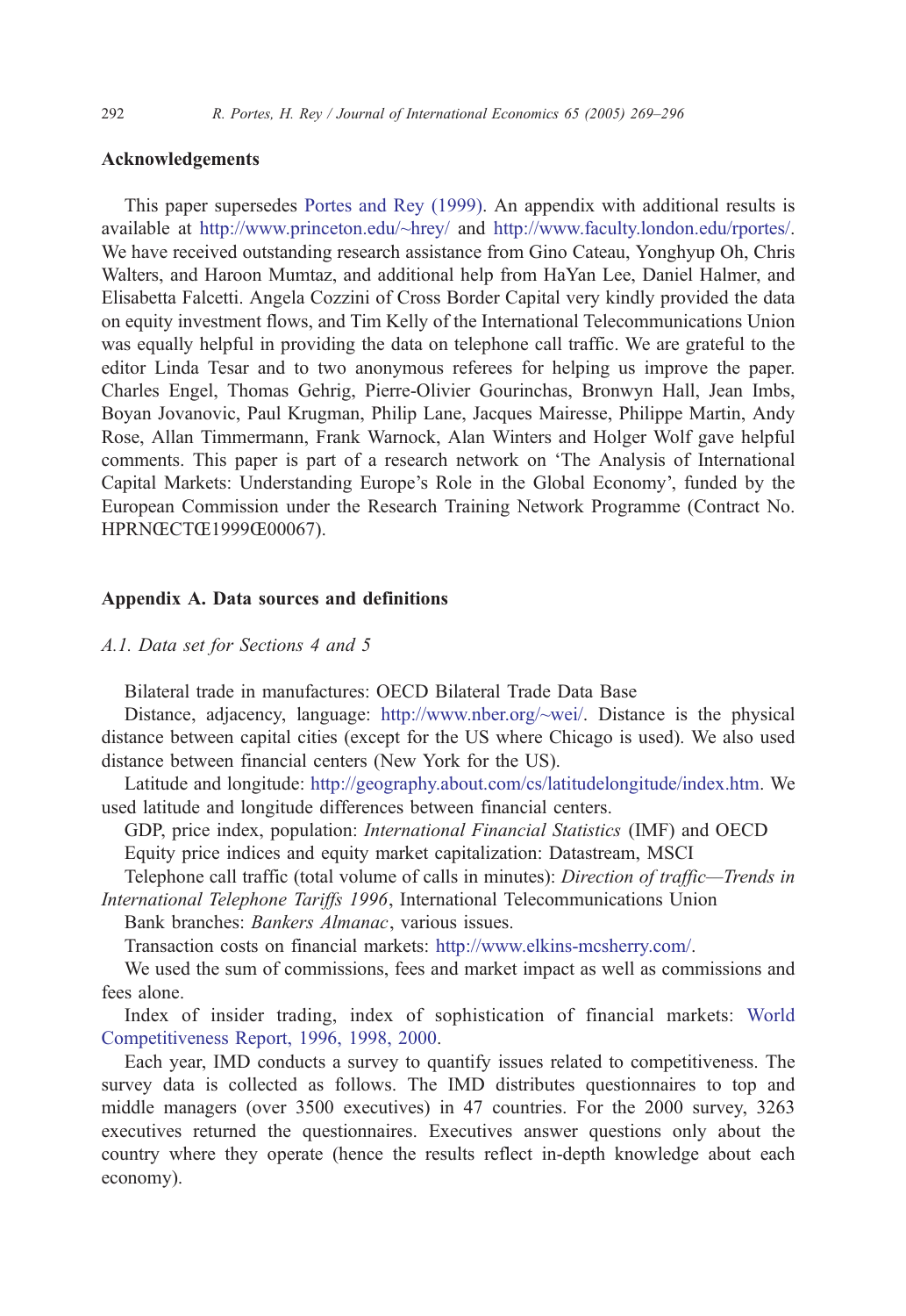<span id="page-24-0"></span>Note: for insiders and soph variables, we have data only for 1992–1996 and 1993– 1996, respectively. Missing values are replaced by nearest figures. For example, for insiders, pre-1992 values are those observed for 1992.

Gross bilateral portfolio equity flows: Cross Border Capital, London 1998.

Foreign equity investment has three main conduits: (1) the purchase of a substantial share of the equity of a company, or the outright purchase of physical assets, such as plant, equipment, land or buildings. These transactions are deemed to be direct investments. They are differentiated from indirect, or portfolio, transactions. (2) The purchase or sale of an equity security on a stock exchange local to the issuing company for the benefit of a non-resident investor. In this instance, a UK fund manager's purchase of IBM stock in New York would be defined as a cross-border transaction. (3) The purchase or sale of a foreign equity on a stock exchange local to the investor. A UK fund manager's sale of IBM stock via SEAQ International in London would be recorded as a cross-exchange transaction.

Gross equity flows are the sum of all purchases and all sales of foreign equity.

Net equity investment is the difference between the purchases and the sales of foreign equity.

The data used in this paper are gross cross-border portfolio equity flows (crossexchange transactions are small in the data). They are principally derived from three sources: national balance of payments statistics; official national stock exchange transactions; published evidence of international asset switches by major fund management groups. While these data sources complement one another and allow for crosschecks, there are limitations.

The threshold percentage distinguishing portfolio from direct varies from country to country but is around 20–30% in the data set. The data record transactions between domestic and foreign residents. It is the residence of the transactor that is recorded, rather than that of the final holder; thus if a British financial institution transacts with the US on behalf of a Hong Kong resident (say), the transaction is recorded as a US–UK flow. Moreover, once a UK security (say) is in the foreign domain and is being transferred between foreign investors, it no longer shows up in the UK balance of payments data (source: Cross-Border Capital, direct communication from Angela Cozzini).

Covariances of stock market returns: calculated taking the covariance over each year in the sample using monthly data on returns ( $covar_{ij}$ ). This measure is therefore time-varying. We also took the covariance between monthly returns over the entire period 1989–1996 (so the variable is time-invariant for each country pair). Finally we also computed the covariances of monthly returns for the five years preceding date t; the covariances of the stock market return and consumption growth; and the covariances of real GDP growth rates. All covariances are computed in a common currency (Datastream).

### References

Ahearne, A., Griever, W., Warnock, F., 2001. Information costs and home bias: an analysis of U.S. holdings of foreign equities. International Finance Discussion Paper no. 291, Board of Governors of the Federal Reserve System, forthcoming Journal of International Economics.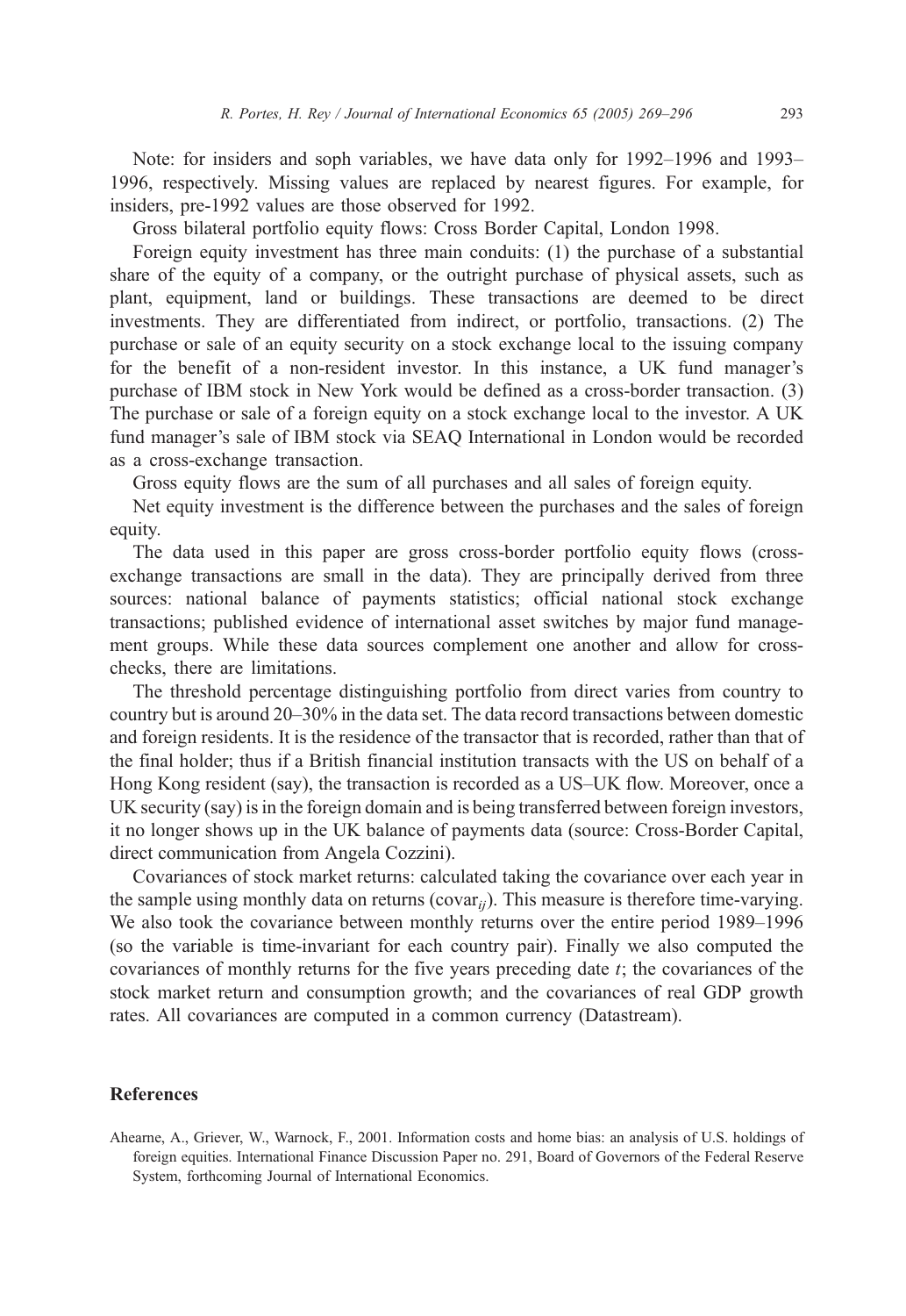- <span id="page-25-0"></span>Anderson, J., Marcouiller, D., 1999. Trade, insecurity, and home bias: an empirical investigation, NBER WP 7000.
- Baltagi, B., 1995. Econometric Analysis of Panel Data. Wiley, Chichester.
- Bekaert, G., 1995. Market integration and investment barriers in emerging equity markets. World Bank Economic Review 9 (1), 75 – 107.
- Bekaert, G., Harvey, C., Lumsdaine, R., 2002. The dynamics of emerging market equity flows. Journal of International Money and Finance 21, 295 – 350.
- Bohn, H., Tesar, L., 1996. US equity investment in foreign markets: portfolio rebalancing or return chasing? American Economic Review 86 (2), 77 – 81.
- Brennan, M.J., Aranda, C., 1999. What makes hot money hot? The relative volatility of international flows of debt and equity capital. Review of Pacific Basin Financial Markets and Policies 2, 427 – 451.
- Brennan, M.J., Cao, H.H., 1997. International portfolio investment flows. Journal of Finance 52, 1851 1880.
- Buch, C., 2001. Information or regulation: what is driving the international activities of commercial banks? manuscript, Kiel Institute of World Economics.
- Clark J. Berko, E., 1997. Foreign investment fluctuations and emerging market stock returns: the case of Mexico, Federal Reserve Bank of New York Staff Reports, Number 24, May.
- Choi, S.-R., et al., 1986. Banks and the world's major financial centers, 1970–1980. Weltwirtschaftliches Archiv 122.
- Choi, S.-R., et al., 1996. Banks and the world's major financial centers, 1990. Weltwirtschaftliches Archiv 132.
- Cooper, I., Kaplanis, E., 1994. Home bias in equity portfolios, inflation hedging and international capital market equilibrium. Review of Financial Studies 7, 45-60.
- Coval, J., Moskowitz, T., 1999. Home bias at home: local equity preference in domestic portfolios. Journal of Finance 54, 2045-2073.
- Coval, J., Moskowitz, T., 2001. The geography of investment: informed trading and asset prices. Journal of Political Economy.
- de Ménil, G., 1999. Real capital market integration in the EU. Economic Policy 28, 167–204. (April).
- Dvorak, T., 2000. Asymmetric information and gross capital flows. University of Maryland manuscript.
- Feldstein, M., Horioka, C., 1980. Domestic savings and international capital flows. Economic Journal 90,  $314 - 329$
- Frankel, J., Rose, A., 1998. The endogeneity of the optimum currency area criteria. Economic Journal 108, 1009 – 1025.
- Frankel, J., Schmukler, S., 1996. Country fund discounts, asymmetric information and the Mexican crisis of l994: did local investors turn pessimistic before international investors? NBER WP 5714.
- Frankel, J., Wei, S.-J., 1998. Regionalization of world trade and currencies: economics and politics. In: Frankel, J. (Ed.), The Regionalization of the World Economy. University of Chicago Press for NBER, Chicago, pp. 189-219.
- French, K., Poterba, J., 1991. Investor diversification and international equity markets. American Economic Review 81, 222 – 226.
- Froot, K., Ramadorai, T., 2002. The information content of international portfolio flows. Harvard Business School Working Paper Series, No. 03-006 (also NBER Working Paper No. 8472, September 2001).
- Froot, K., O'Connell, P., Seasholes, M., 2001. The portfolio flows of international investors. Journal of Financial Economics 59, 151 – 193.
- Gehrig, T., 1993. An information based explanation of the domestic bias in international equity investment. Scandinavian Journal of Economics 95, 97-109.
- Gehrig, T., 1998. Cities and the geography of financial centres. CEPR DP 1894.
- Ghosh, S., Wolf, H., 1999. The geography of capital flows. In: Edwards, S. (Ed.), Capital Inflows to Emerging Markets. University of Chicago Press, Chicago.
- Gordon, R., Bovenberg, L., 1996. Why is capital so immobile internationally? American Economic Review 86,  $1057 - 1075$ .
- Grinblatt, M., Keloharju, M., 2001. How distance, language and culture influence stockholdings and trades. Journal of Finance 56, 1053 – 1073.
- Hamilton, C., Winters, L.A., 1992. Opening up international trade with Eastern Europe. Economic Policy 14, 77 – 116. (April).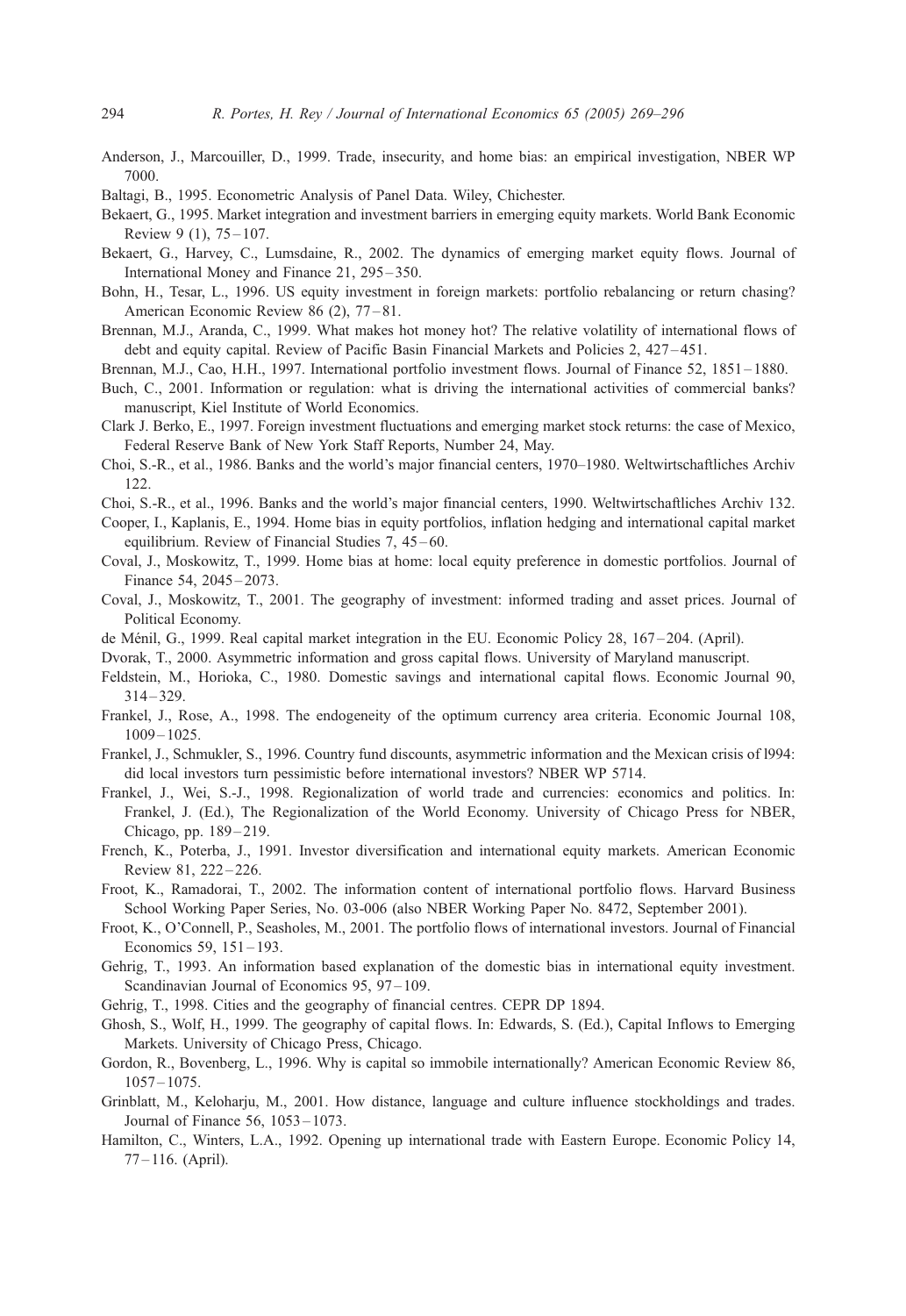- <span id="page-26-0"></span>Hau, H., 2001. Location matters: an examination of trading profits. Journal of Finance 56, 1959 – 1983.
- Hau, H., Rey, H., 2002. Exchange rate, equity prices and capital flows, NBER WP 9398.
- Heath, C., Tversky, A., 1991. Preferences and beliefs: ambiguity and competence in choice under uncertainty. Journal of Risk and Uncertainty 4, 5–28.
- Helpman, E., Razin, A., 1978. A Theory of International Trade Under Uncertainty. Academic Press, New York.
- Huberman, G., 2001. Familiarity breeds investment. Review of Financial Studies 14, 659 680.
- Imbs, J., 1999. Co-fluctuations, CEPR Discussion Paper No. 2267.
- Jeger, M., et al., 1992. On the attractiveness of financial centers. In: Blattner, et al., (Eds.), Competitiveness in Banking.
- Kang, J.-K., Stulz, R.M., 1997. Why is there a home bias? An analysis of foreign portfolio equity ownership in Japan. Journal of Financial Economics 46, 3-28.
- Kim, W., Wei, S.-J., 1999. Foreign portfolio investors before and during a crisis, NBER WP 6968.
- Lane, P., Milesi-Ferreti, G.-M., 2001. The external wealth of nations': measures of foreign assets and liabilities for industrial and developing countries. Journal of International Economics 55, 263 – 294.
- La Porta, R., Lopez Silanes, F., Shleifer, A., Vishny, R., 1997. Legal determinants of external finance. Journal of Finance 52, 1131 – 1150.
- Leamer, E., Levinsohn, J., 1995. International trade theory: the evidence. In: Grossman, G., (Eds.), Handbook of International Economics, vol. 3. Elsevier, pp. 1339 – 1394.
- Lewis, K., 1999. Trying to explain home bias in equities and consumption. Journal of Economic Literature 37,  $571 - 608$
- Lyons, R., 2001. The Microstructure Approach to Exchange Rates. MIT Press, Cambridge, MA.
- Martin, P., Rey, H., 1999. Financial supermarkets: size matters for asset trade, CEPR DP 2232. Journal of International Economics (in press).
- Martin, P., Rey, H., 2000. Financial integration and asset returns. European Economic Review 44, 1327 1350.
- Mason, M., Warnock, F., 2001. The geography of capital flows: what we can learn from benchmark surveys of foreign equity holdings. Emerging Markets Quarterly 5, 15 – 29.
- Obstfeld, M., Rogoff, K., 1996. Foundations of International Macroeconomics. MIT Press, Cambridge, MA.
- Obstfeld, M., Rogoff, K., 2001. The six major puzzles of international macroeconomics solved. NBER Macroeconomics Annual. MIT Press, Cambridge, MA.
- Pagano, M., et al., 1999. The geography of equity listing: why do European companies list abroad? CSEF Working Paper no. 28, University of Salerno.
- Portes, R., Rey, H., 1998a. The emergence of the euro as an international currency. Economic Policy 26, 307 – 343. (April).
- Portes, R., Rey, H., 1998b. The euro and international equity flows. Journal of the Japanese and International Economies 12, 406 – 423.
- Portes, R., Rey, H., 1999. The determinants of cross-border equity flows: the geography of information, NBER WP 7336, CEPR DP 2225.
- Portes, R., Rey, H., Oh, Y., 2001. Information and capital flows: the determinants of transactions in financial assets. European Economic Review 45, 783 – 796.
- Rauch, J., 1999. Networks versus markets in international trade. Journal of International Economics 48, 7 35.
- Rauch, J., 2001. Business and social networks in international trade. Journal of Economic Literature 39, 1177 – 1203.
- Rauch, J., Trindade, V., 1999. Ethnic Chinese networks in international trade, NBER Working Paper No. 7189.
- Razin, A., Sadka, E., Yuen, C.-W., 1998. A pecking order of capital inflows and international tax principles. Journal of International Economics 44, 45 – 68.
- Shleifer, A., 1986. Do demand curves for stocks slope down? Journal of Finance 41, 579 590.
- Stulz, R., Nardari, F., Griffin, J., Daily cross-border flows: pushed or pulled? Review of Economics and Statistics, forthcoming.
- Svensson, L., 1988. Trade in risky assets. American Economic Review 8, 375 394.
- Tesar, L., 1999. The role of equity markets in international capital flows. In: Feldstein, M. (Ed.), International Capital Flows. University of Chicago Press, Chicago.
- Tesar, L., Werner, I., 1995. Home bias and high turnover. Journal of International Money and Finance 14,  $467 - 492.$